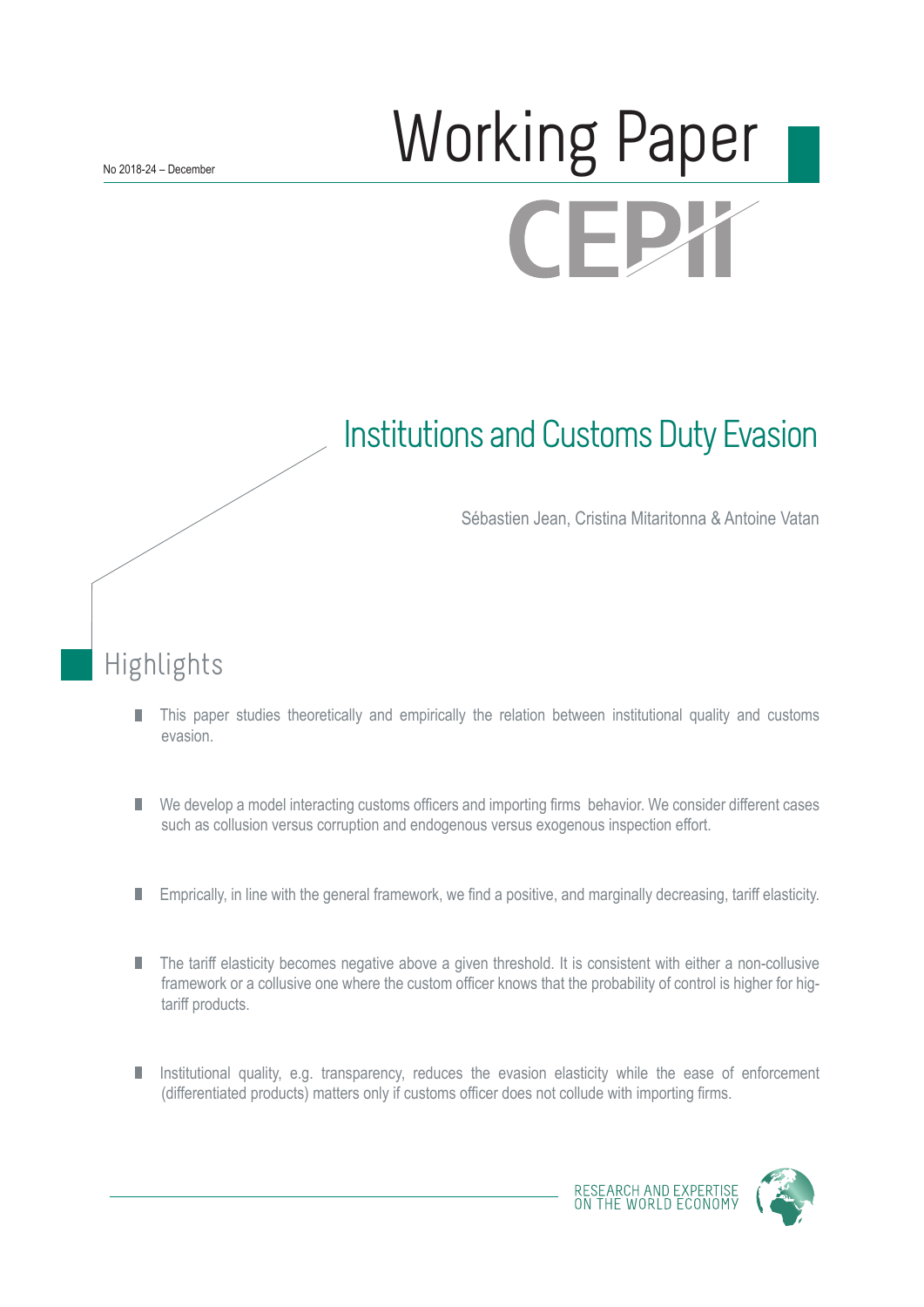## **Abstract**

Tariff receipts are important for many countries but their collection is often problematic. To analyze why and to what extent this occurs we first model customs duty evasion as an interaction between customs officers considered to be corruptible law enforcers, and importing firms. In this context, higher tariffs generally lead to greater customs duty evasion but their marginal impact is decreasing, and may turn negative above a given threshold if customs officers adapt their inspection effort endogenously. While transparency (the probability of effective control) always limits evasion, we show that ease of enforcement (e.g. ease of establishing the shipment's true value) matters only if customs officers do not collude with importers. Our empirical analysis spans 55 importing countries over the period 2001-2010 and confirms our predictions. This lends support to the assumptions of endogenous inspection effort and widespread collusion. World Trade Organization membership is found also to limit the extent of duty evasion.

## **Keywords**

Tax Evasion, Customs Duty, Institutions, International Trade.



F13, H26, K42.

#### Working Paper

CEPII (Centre d'Etudes Prospectives et d'Informations Internationales) is a French institute dedicated to producing independent, policyoriented economic research helpful to understand the international economic environment and challenges in the areas of trade policy, competitiveness, macroeconomics, international finance and growth.

CEPII Working Paper Contributing to research in international economics

© CEPII, PARIS, 2018

All rights reserved. Opinions expressed. in this publication are those of the author(s) alone.

Editorial Director: Sébastien Jean

Production: Laure Boivin

No ISSN: 1293-2574

CEPII 20, avenue de Ségur TSA 10726 75334 Paris Cedex 07 +33 1 53 68 55 00 www.cepii.fr Press contact: presse@cepii.fr

RESEARCH AND EXPERTISE<br>ON THE WORLD ECONOMY

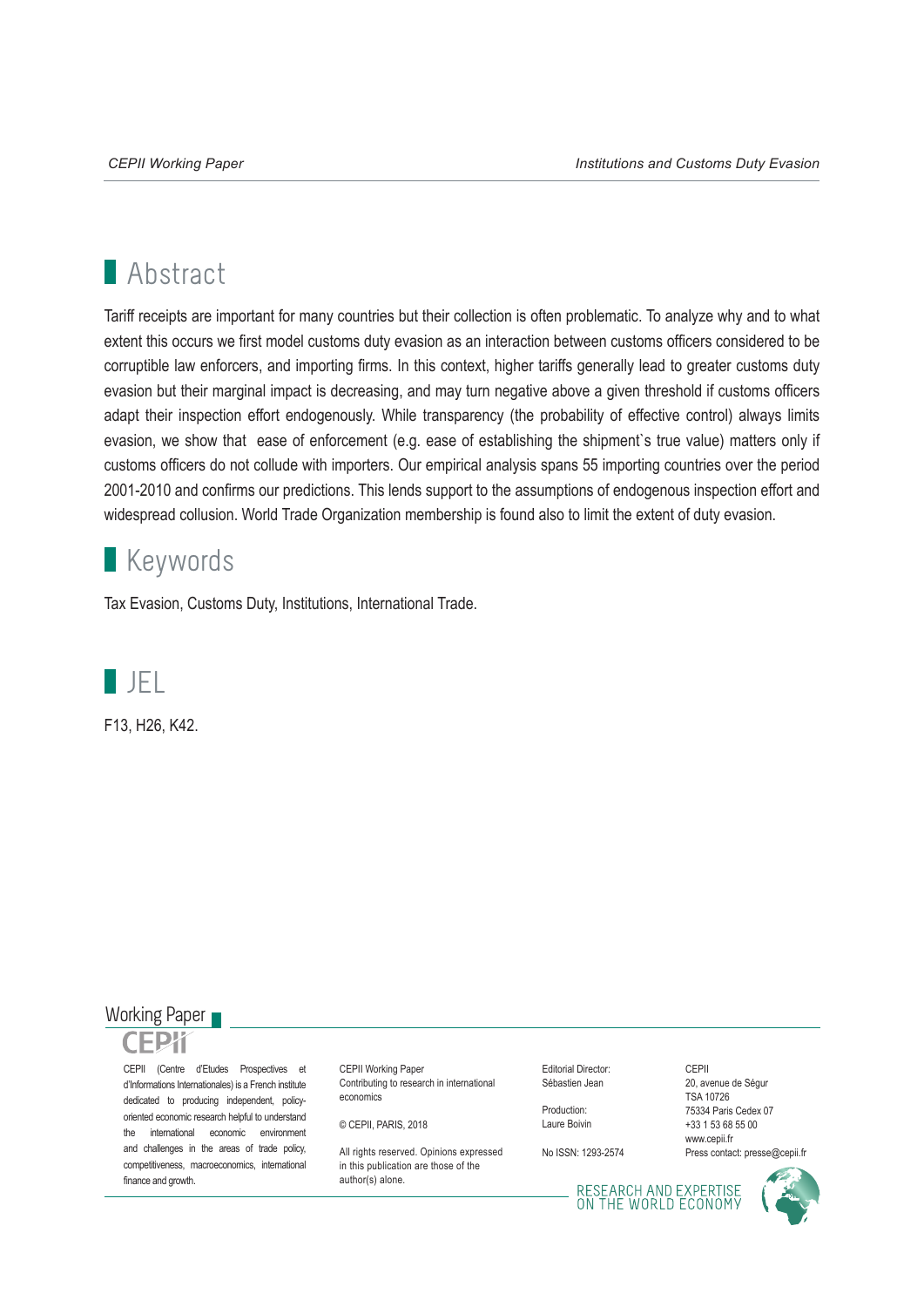#### Institutions and customs duty evasion

Sébastien Jean<sup>\*</sup> Cristina Mitaritonna<sup>†</sup> Antoine Vatan<sup>‡</sup>

#### 1. Introduction

Customs duty evasion is a serious concern in many developing countries where tariff receipts are often important but their collection is problematic. Although tariff receipts are generally considered to benefit from lower collection costs compared to most other taxes, there is abundant anecdotal evidence of fraudulent importers evading this tax. Since tariff evasion is an unlawful practice it is not directly observable. However, [Bhagwati](#page-22-0) [\(1964,](#page-22-0) [1967\)](#page-22-1) hints at the possibility of indirect investigation of this phenomenon using trade statistics and exploitingthe fact that both the importing and the exporting countries generally declare trade flows. Evasion more often involves the importer understating the import value at customs clearance, *i.e.*, rather than an exporter making a fake declaration in its own country.

While there are several factors that might give rise to a gap between the values recorded by the importer and the exporter, evasion is the only issue that shows a positive relationship between the tariff and the magnitude of this gap. [Fisman and Wei](#page-22-2) [\(2004\)](#page-22-2) study Chinese imports from Hong Kong and show that identifying a relationship between trade value and the tariff is an indirect way to demonstrate tariff evasion. They find that this relationship is not negligible, and that a 1 percentage point higher duty rate is associated to a  $3\%$  larger tariff duty evasion  $-a$ relative increase, in this case equal to 3, which in what follows, we describe as evasion elasticity. Applying their approach to trade between Germany and 10 Eastern European countries in 1992- 2003, [Javorcik and Narciso](#page-22-3) [\(2008\)](#page-22-3) found that higher product-level tariffs provoke higher levels of tariff evasion with weaker estimated evasion elasticities than those estimated in the Chinese case. [Javorcik and Narciso](#page-22-3) [\(2008\)](#page-22-3) show also that the responsiveness of trade gaps to tariff levels is greater for differentiated than homogeneous goods, which they explain as due to the greater ease of concealing the real value of differentiated goods. The results in [Mishra et al.](#page-22-4) [\(2008\)](#page-22-4) for the case of India during the 1990s are similar. These authors find a significant and robust impact of tariffs on evasion although they estimate a much lower evasion elasticity of around  $0.1$ . They agree that this elasticity of evasion is greater for differentiated products, and show also that it varies by mode of entry; goods entering by air transport exhibit a lower evasion elasticity compared to those that enter via a seaport which is consistent with the less advanced state of

<span id="page-2-0"></span>INRA & CEPII, 20, avenue de Ségur 75007 Paris [\(sebastien.jean@cepii.fr\)](mailto:sebastien.jean@cepii.fr)

<span id="page-2-1"></span><sup>&</sup>lt;sup>†</sup>CEPII, 20, avenue de Ségur 75007 Paris [\(cristina.mitaritonna@cepii.fr\)](mailto:cristina.mitaritonna@cepii.fr)

<span id="page-2-2"></span><sup>&</sup>lt;sup>‡</sup>CEPII, 20, avenue de Ségur 75007 Paris [\(antoine.vatan@cepii.fr\)](mailto:antoine.vatan@cepii.fr)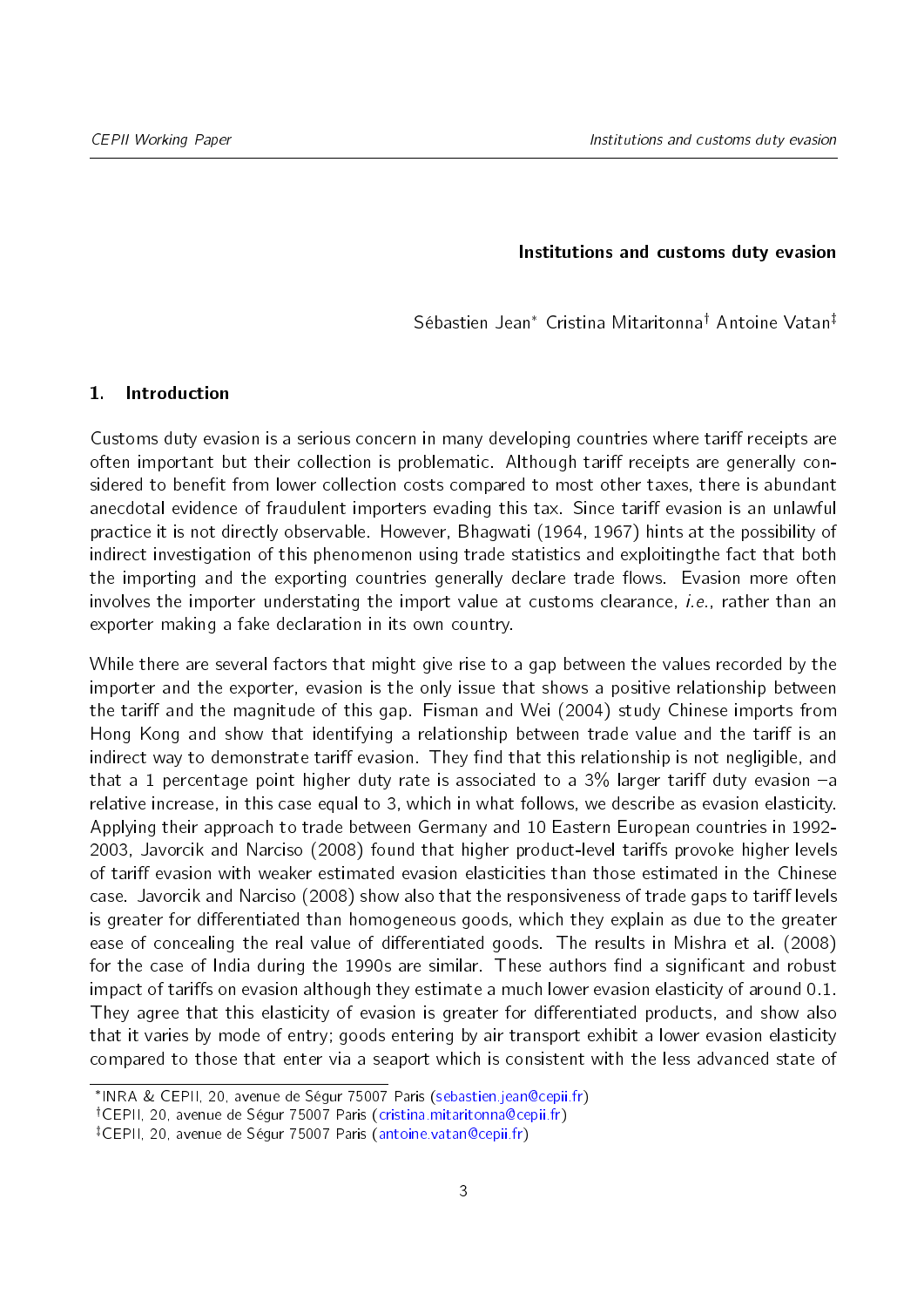computerization at seaports in India. [Bouët and Roy](#page-22-5) [\(2012\)](#page-22-5) use a comparable framework for the cases of Nigeria, Kenya and Mauritius, and find a positive and significant evasion elasticity for all three countries which they link to their institutions. They highlight that the tariff evasion is higher in countries with comparatively weak institutions which applies to Nigeria, and to a lesser extent Kenya, vis-à-vis Mauritius. [Javorcik and Narciso](#page-22-6) [\(2017\)](#page-22-6) analyzed the influence of World Trade Organization (WTO) accession, and in particular, adoption of the WTO Custom Valuation Agreement which limits the discretion of customs officials in assessing the price of imports. Based on 15 importing countries which joined the WTO between 1996 and 2008, they show that removing this discretion limits misrepresentation of import prices. Howevery, they found that some importers seem to switch to other evasion methods: underreporting of quantities and product misclassifications increased after WTO accession. However, overall levels of evasion remain unchanged.

Overall, the literature suggests that tax evasion is widespread, that there are many ways to evade customs duties, $<sup>1</sup>$  $<sup>1</sup>$  $<sup>1</sup>$  and that evasion is affected by several aspects including level and distribution</sup> of tariffs, quality of law enforcement, and policies aimed at improving customs administration. The present work takes a broader perspective and tries to identify both the determinants and the mechanisms at play.

To do this, we propose a theoretical framework where customs duty evasion results from interactions between the customs officer and the importing firm. Importers may try to hide the true value or nature of their shipments in order to minimize their tax payments. Customs officers are supposed to enforce the law and sanction mis-declarations (motivated perhaps, by a reward for the cases identified) but they may be willing to accept a bribe to overlook misdeclarations which in turn might risk sanction from an external control. We consider two cases: collusion where customs officer and importer agree ex-ante about the declared value of the shipment which is not necessarily its true value; and non-collusive corruption where the importer declares a value before submitting the shipment to the customs officer's inspection. We alternatively consider or ignore the possibility that customs officers endogenously adapt the intensity of their inspection effort to the characteristics of the shipment. We show that evasion increases with tariffs but is marginally decreasing, at least up to a given level. When the customs officer adapts the inspection effort endogenously, and in this case only, this relation is reversed above a certain tariff level. In all cases, the probability of a customs officer's fraud being sanctioned (which we describe as transparency) is proved to decrease both evasion and its elasticity to tariff duties. In contrast, the model suggests that ease of enforcement (linked e.g. to ease of establishing the shipment's true value) matters only in a context of non-collusive corruption.

To assess the empirical relevance of this model, we measure tariff evasion as the misrepresentation of import values at the 6-digit Harmonized System (HS) product level over the period 2001-2010, using the exporting country's declared value as the reference. To increase reliability,

<span id="page-3-0"></span> $1$ Ranging from fallacious declarations of value based on misrepresentation of prices or underreporting of quantities, to misclassifications of high tariff products as lower tariff goods, to bribery and smuggling, all of which result in in lower collection of duty.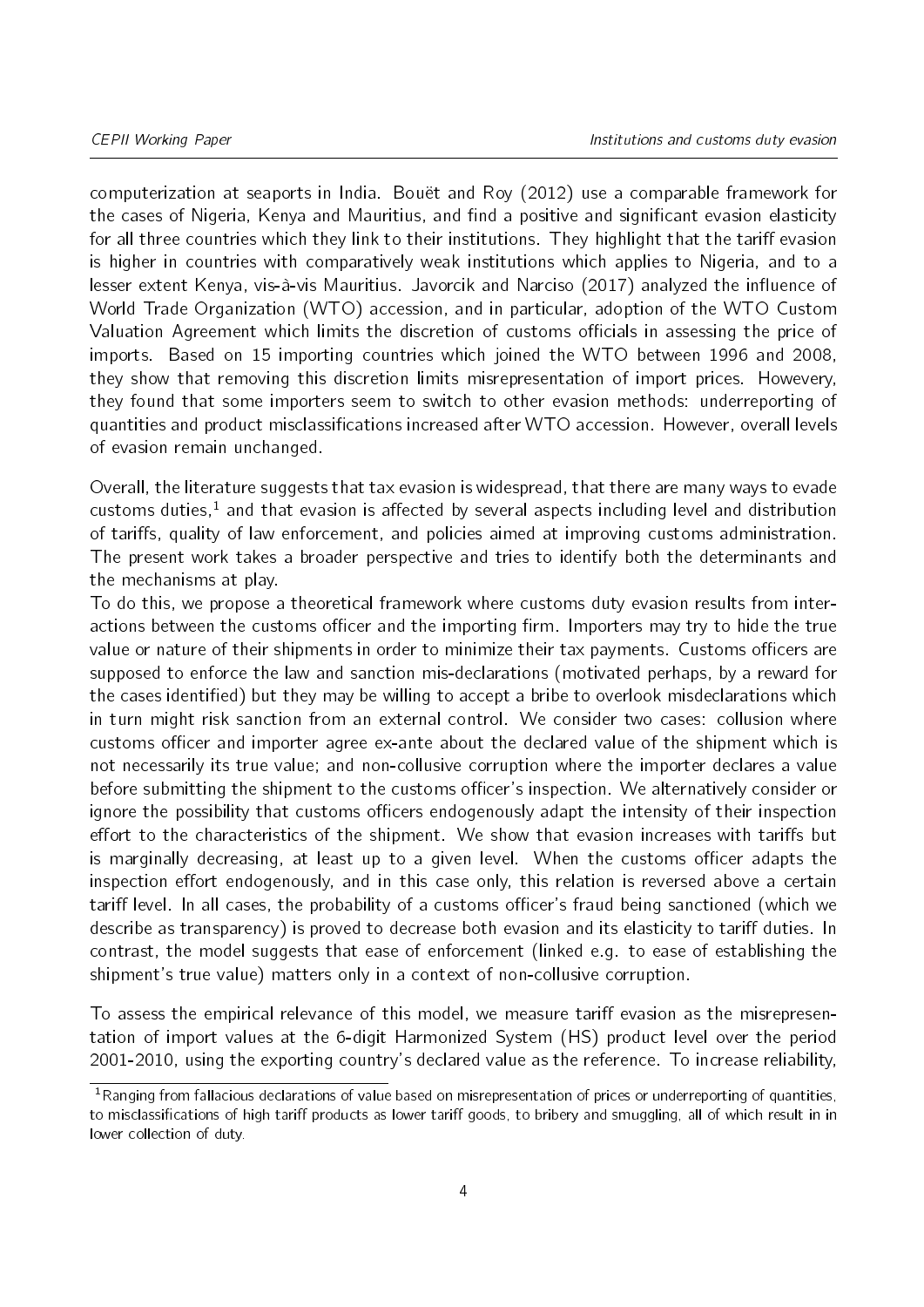following [Javorcik and Narciso](#page-22-6) [\(2017\)](#page-22-6), we retain only data from exporters in the top quartile of the World Bank's ranking of the least corrupt exporters. After accounting for some consistency and reliability requirements, we obtain a sample of 55 importing countries. We use a strong fixed effects structure, i.e. both product-year and country pair-year, and test all plausible propositions.

We find strong support for the model's main predication of a significantly positive evasion elasticity with regard to tariffs which is reduced greatly by transparency, measured either as control of corruption or WTO accession. Our finding that ease of enforcement is not significant in the most complete specifications lends support also to the hypothesis that on average, collusion prevails which is in line with the recent findings in [Chalendard et al.](#page-22-7) [\(2018\)](#page-22-7). In addition, we show that customs duty evasion tends to decline for very high tariff levels which is consistent with the assumption that customs officers adapt their inspection effort endogenously.

The theoretical framework which includes different scenarios and propositions is presented in Section 2. Section 3 describes the empirical approach, the data, and the descriptive statistics. Sections 4 and 5 discuss the econometric results, and section 6 concludes.

#### 2. Theoretical Framework

We develop a simple model of the determinants of customs duty evasion. Adapting the analysis in [Mookherjee and Png](#page-22-8) [\(1995\)](#page-22-8) of corruptible law enforcers, we model the interaction between customs officers and importers explicitly. We assume by default that there is no collusion between importer and customs officer before customs inspection. We consider the collusion case in a second step.

#### 2.1. Non-collusive corruption under exogenous inspection effort

We consider a firm importing a fixed amount M facing an *ad valorem* tariff duty  $t.^2$  $t.^2$  The importer can choose to conceal the true value of the shipment and to declare an import value of only  $(1 - \gamma)M$  with  $0 \le \gamma \le 1$ . The main ways to evade custom duties are discussed in the next section. Upon customs clearance, the customs officer might disclose the true value of the shipment with probability  $d(\bm{\gamma},\epsilon)=e\epsilon\bm{\gamma}^2$ , where  $e$  is the effort devoted by the customs officer to inspecting the shipment and  $\epsilon \in [0, 1]$  (which in what follows we describe as ease of enforcement is an index measuring external factors influencing this probability, such as the ease of evaluating the shipment's true value.<sup>[3](#page-4-1)</sup> As emphasized by [Javorcik and Narciso](#page-22-3) [\(2008\)](#page-22-3) and [Mishra et al.](#page-22-4) [\(2008\)](#page-22-4), product differentiation is an important factor because the true value

<span id="page-4-0"></span> $2M$  is assumed to be exogenous as in e.g. [Mishra et al.](#page-22-4) [\(2008\)](#page-22-4); however, assuming otherwise does not change the subsequent results.

<span id="page-4-1"></span><sup>&</sup>lt;sup>3</sup>In this simple specification,  $\epsilon$  is the probability of complete smuggling being discovered (*i.e.*, the probability that  $\gamma = 1$ ). However, using  $f(\epsilon)$  instead of  $\epsilon$  where f is any function such that  $f > 0$ ,  $f' > 0$  does not change the results, meaning that this interpretation should not be considered essential.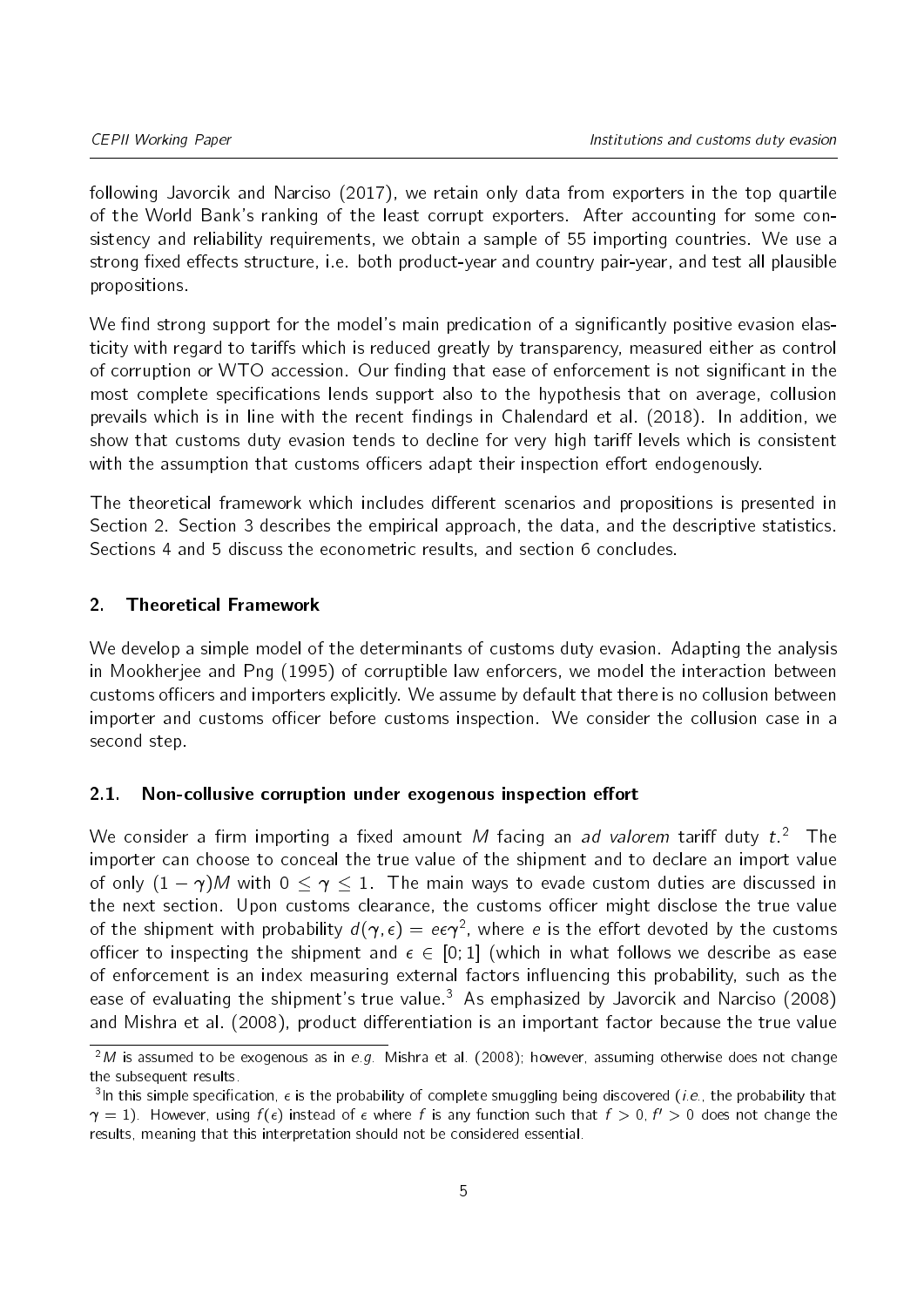of a shipment is more difficult to assess for differentiated than for homogenous products. We assume an increasing and convex function in the share of import smuggled to reflect the fact that concealing the true value of a shipment is increasingly difficult in both average and marginal terms, as the share smuggled increases.

If the customs officer discovers the true value of the shipment, assuming it has been understated by the importer (*i.e.*,  $\gamma >$  0), he should sanction the importer by imposing a penalty  $\mathcal{S}^F$ . In this case, we assume the customs officer will be rewarded with a bonus proportional to the tariff revenue recovered,  $B\,=\,\beta^0\,t\gamma M$  where  $0\,\leq\,\beta^0\,\leq\,1$  as in [Anson et al.](#page-22-9) [\(2006\)](#page-22-9). However, the customs officer may be open to a bribe  $b$  from the importer to overlook the understatement. In this case, the customs officer is exposed to an administrative control. The probability that this control is applied, reveals the bribery and gives rise to a sanction depends on a variety of factors including the effort expended by government on these controls and on measures aimed specifically at improving the customs administration, and the credibility of sanctions.<sup>[4](#page-5-0)</sup> For simplicity, we represent this probability by an index measure  $\tau$  which in what follows we refer to as transparency. If the bribery is discovered, the customs officer is sanctioned with a penalty  $S^0$  and the importer receives a penalty  $S^F$ . The sequence of events is summarized in figure [1](#page-6-0) which is adapted from [Mookherjee and Png](#page-22-8) [\(1995\)](#page-22-8). Of course, the decision to engage or not in bribery involves more than only an economic dimension. As suggested by [Allingham](#page-22-10) [and Sandmo](#page-22-10) [\(1972\)](#page-22-10), non-pecuniary factors need to be considered in the agent's utility function. However, here we ignore this dimension and focus exclusively on purely economic incentives, assuming agents to be risk neutral.

In this framework, the probability  $d(\gamma, \epsilon)$  of the shipment's true value being disclosed by the customs officer depends *inter alia* on the level of effort the officer devotes to the inspection. First, we consider the case where this effort is exogenous (and for simplicity is equal to 1). Later, we examine the case where the customs officer can adapt the inspection effort to maximize the officer's utility, and show how this changes the results.

We solve the model backward by assessing first under which conditions bribery might take place. In the event of the true shipment value being discovered, the importer expects to gain  $b - b + (1-\tau)S^F$  from bribing the customs officer whose expected benefit from accepting the bribe is  $b - \tau S^0 - B$ . Bribery will take place if and only if it benefits both agents, *i.e.* 

$$
(1 - \tau)S^F - \tau S^0 - B \ge 0 \tag{1}
$$

If bribery occurs, for simplicity we assume that the bribe is set as a Nash bargaining solution between importer and customs officer, and assume equal bargaining power.<sup>[5](#page-5-1)</sup> The benefits they

<span id="page-5-0"></span> $4$  For simplicity, we assume that this probability does not depend on the share smuggled, e.g. because the control technology is the same for the customs officer and the administrative controller.

<span id="page-5-1"></span> $5$ This assumption is made also by Mookheriee and Png [\(1995\)](#page-22-8) and simplifies the exposition but does not condition our conclusions.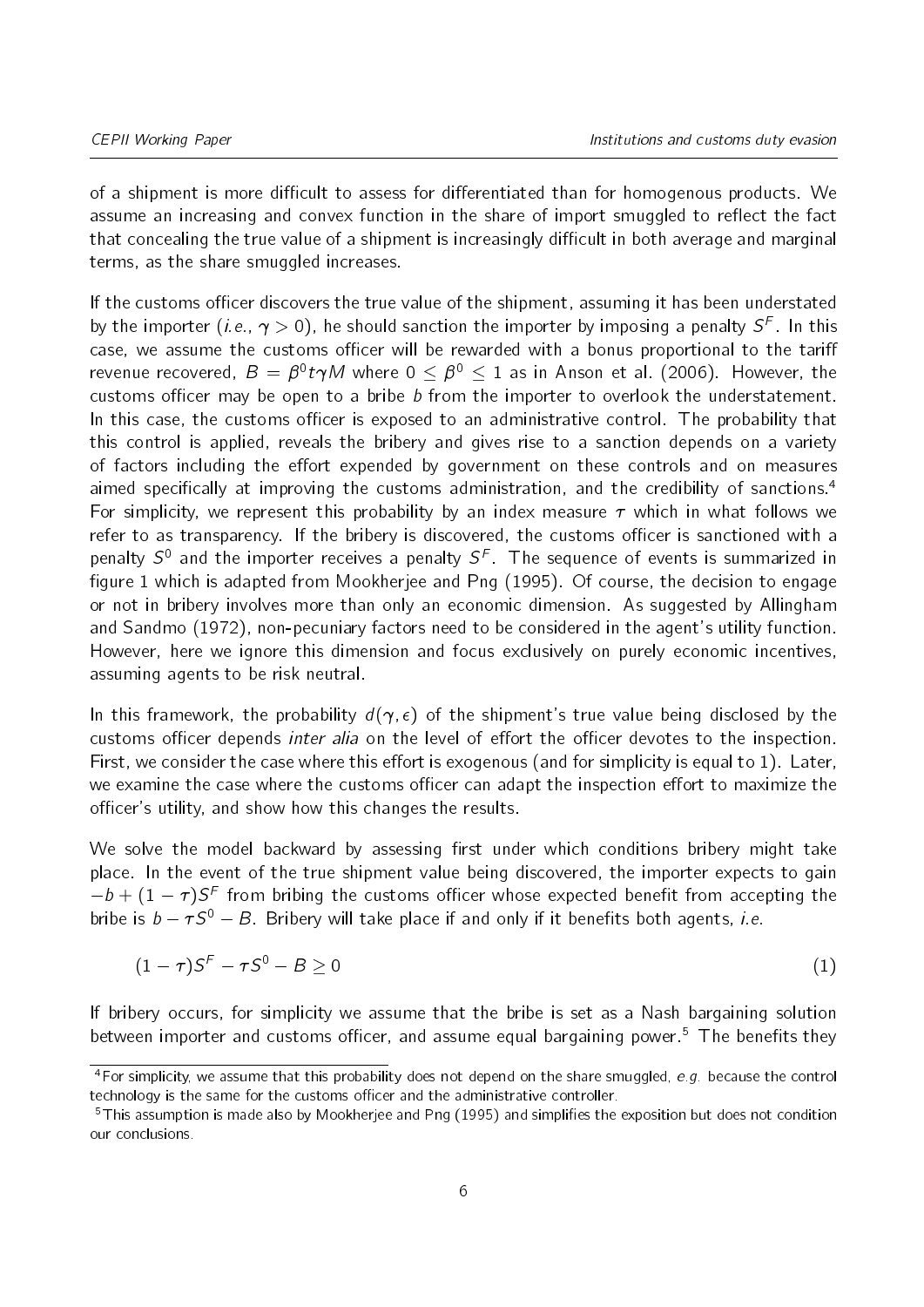<span id="page-6-0"></span>

Figure  $1$  – Sequence of decisions and events in the non-collusive case



obtain from bribery equalize, with a bribe defined as

$$
b = (\tau S^0 + (1 - \tau)S^F + B)/2
$$
 (2)

Assuming that the parameters are such that bribery is profitable, the importer's expected payoff can be written as

$$
\Pi^{F}(\gamma) = -(1 - \gamma)Mt - C(M, \gamma, \tau, \epsilon, t)
$$
\n(3)

where  $C(M,\gamma,\tau,\epsilon,\,t)\,=\,d\left(\tau S^0+(1+\tau)S^{\digamma}+B\right)/2$  is the expected cost to the importer of smuggling a share  $\gamma$  of its shipment. This expression makes clear the parallels with the models proposed by [Slemrod](#page-23-0) [\(2001\)](#page-23-0) and [Mishra et al.](#page-22-4) [\(2008\)](#page-22-4). However, in our case the cost of duty avoidance is derived explicitly from the description of the interaction between the importer and the customs officer.

As emphasized in [Yitzhaki](#page-23-1) [\(1974\)](#page-23-1) for instance, in the case of income tax avoidance, the form of the penalty to which the agents are exposed is important. In most cases it depends on the value of the tax understatement; a simple form that encompasses them is  $\mathcal{S}^i=(s_1^i+s_2^i t)\bm{\gamma}$ M,  $i=O$ , F, where  $\mathsf{s}_1^i$  and  $\mathsf{s}_2^i$  are positive parameters. As discussed in [Anson et al.](#page-22-9) [\(2006\)](#page-22-9), the two components are unlikely to be simultaneously non-zero but this general form allows discussion of various different cases in a unified framework. In what follows, it is useful to note that whatever these parameters,  $C_{\gamma} \ge 0$ ,  $C_t \ge 0$ ,  $C_{\gamma t} \ge 0$ ,  $C_{\gamma \gamma} \ge 0$  and  $tC_{\gamma t} \le C_{\gamma}$ . These properties are logical consequences of the fact that here the cost of evasion is the product of the probability of non-disclosure which is increasing and convex in the share smuggled, and a combination of the penalties which are increasing functions of the share smuggled and the tariffs. The last property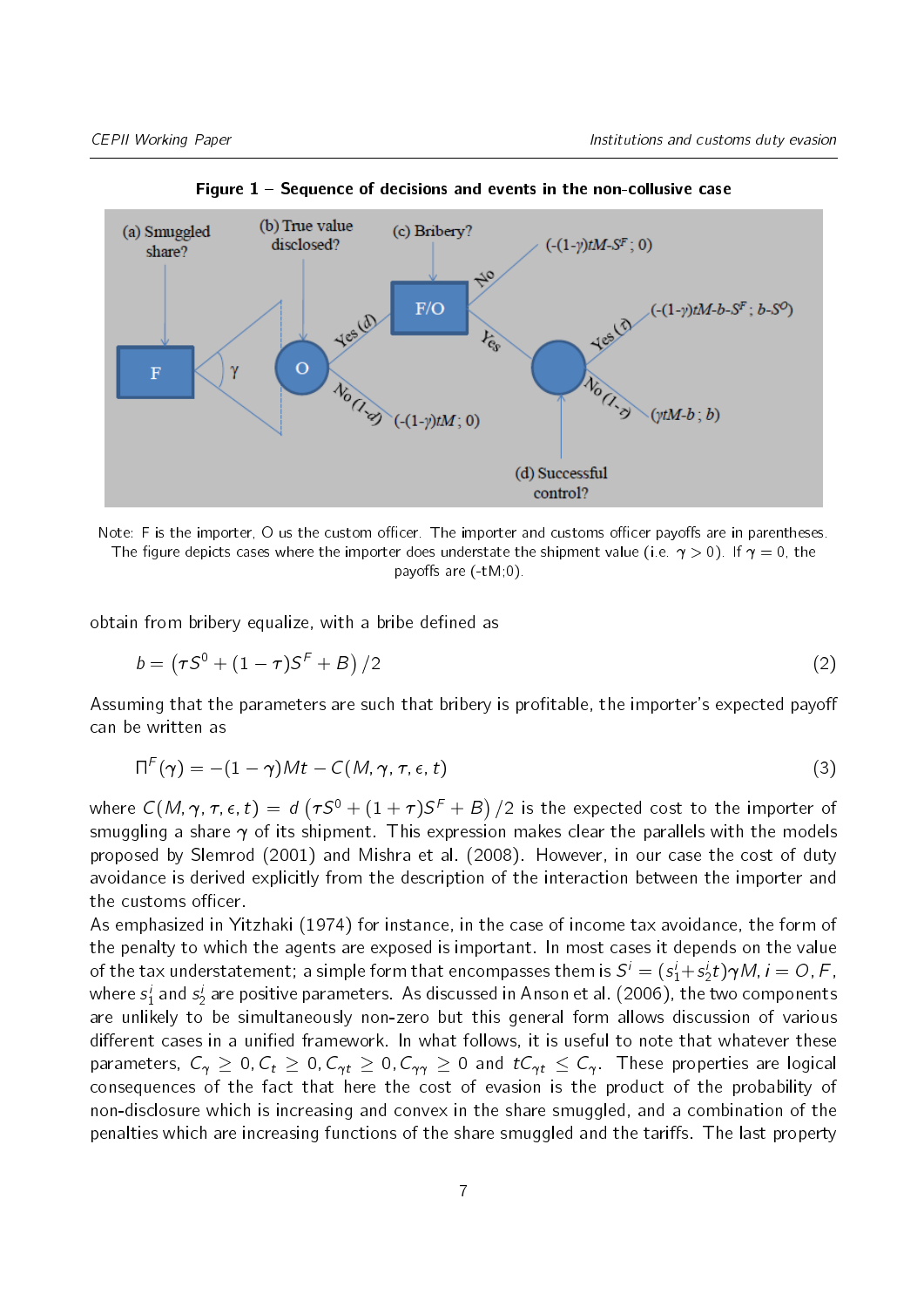reflects the fact that sanctions are at maximum, proportional to the tariffs.<sup>[6](#page-7-0)</sup> The importer sets the smuggled share  $\gamma$  so as to maximize its payoff. The first-order condition is

$$
\Pi_{\gamma}^{F} = Mt - C_{\gamma} = 0 \tag{4}
$$

Provided the institutional variables  $\epsilon$  and  $\tau$  are large enough to ensure that  $C_{\gamma}$  is negative for  $\gamma$  equal to 1, this condition characterizes an interior solution  $\gamma^*$  for  $\gamma$  . This solution can be written as

<span id="page-7-1"></span>
$$
\gamma^* = \sqrt{\frac{4t}{3\eta\epsilon}}, \qquad \text{with } \eta = \tau(s_1^0 + s_2^0 t) + (1+\tau)(s_1^F + s_2^F t) + t\beta^0 \tag{5}
$$

Deriving this condition with respect to  $t$  implies that

<span id="page-7-2"></span>
$$
\sigma = \frac{\partial \gamma^*}{\partial t} = \frac{C_\gamma - t C_{\gamma t}}{t C_{\gamma \gamma}} \ge 0 \tag{6}
$$

where  $\sigma$  is the "evasion elasticity" as in [Mishra et al.](#page-22-4) [\(2008\)](#page-22-4), defined as the partial derivative of the smuggled share with respect to the tariff. Also, ignoring the third order terms (i.e. and assuming  $C_{\gamma t}$  and  $C_{\gamma\gamma}$  is constant), then the second derivative is negative  $\frac{\partial \sigma}{\partial t}\leq 0.$  This leads to the following proposition:

**Proposition 1** The evasion elasticity (i.e. the partial derivative of the smuggled share with respect to the tariff) is positive and is a decreasing function of the tariff duty.

<span id="page-7-4"></span>Equation [\(5\)](#page-7-1) implies also, that the derivative of  $\gamma^*$  with respect to the ease of enforcement,  $\epsilon,$ is negative, hence

Proposition 2 Greater ease of enforcement decreases the evasion elasticity.

Turning to the effects of transparency,  $\tau$ , we can check easily that

$$
\frac{\partial \gamma^*}{\partial \tau} < 0 \qquad \text{and} \qquad \frac{\partial \sigma}{\partial \tau} < 0 \tag{7}
$$

<span id="page-7-3"></span>Hence

**Proposition 3** The share smuggled and its elasticity with respect to tariff decrease with transparency.

<span id="page-7-0"></span><sup>&</sup>lt;sup>6</sup>This property parallels the additional assumption in [Mishra et al.](#page-22-4) [\(2008\)](#page-22-4) case IV which is the only case where t is one of the determinants of the cost of evasion according to which the marginal cost of evasion with respect to the tariff is declining. We are unaware of any case - either theoretical or real - where the penalties are more than proportional to the tariffs.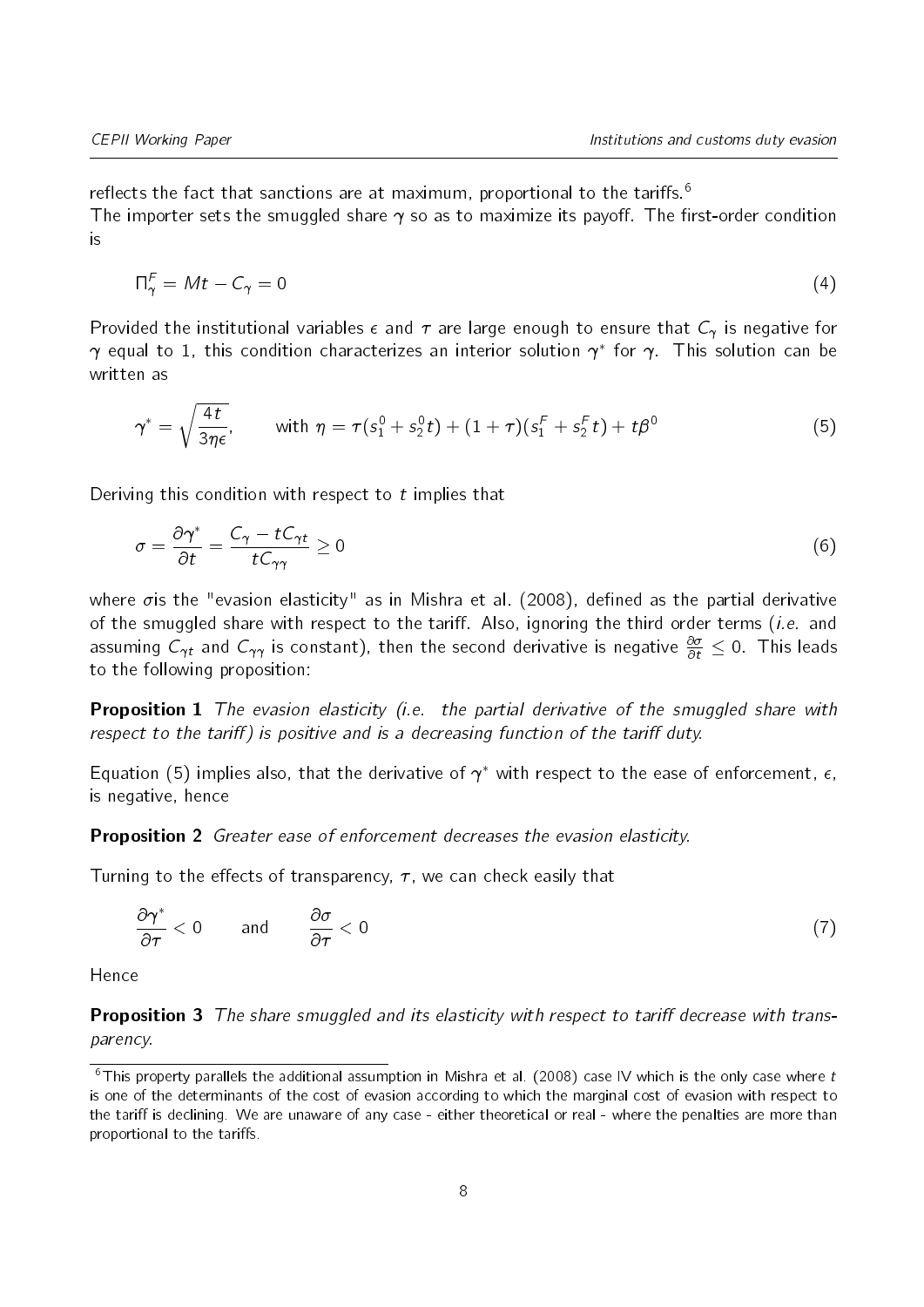In addition, it can be checked easily that

$$
\frac{\partial^2 \gamma^*}{\partial \tau \partial \epsilon} \ge 0 \quad \text{and} \quad \frac{\partial^2 \sigma}{\partial \tau \partial \epsilon} \ge 0 \tag{8}
$$

<span id="page-8-0"></span>The sign of these two cross-derivatives may be enclosed in the following proposition:

**Proposition 4** The benefits of greater transparency are larger when enforcement is more difficult.

Penalties may include a constant component, for instance if the risk to the customs officer is firing or some other disciplinary sanction if convicted of corruption. Appendix 1.B shows that the conclusions are the same in this case.

#### 2.2. Non-collusive corruption under endogenous inspection effort

Since evasion is more likely for high-tariff products, the customs officer may choose to devote more effort to their control. To consider this possibility, let us assume that the customs officer adapts the inspection effort endogenously, product by product. If e denote this effort, then  $d = e\epsilon \gamma^2$  is the probability that the customs officer will discover the true value of the shipment. As in [Anson et al.](#page-22-9) [\(2006\)](#page-22-9), let  $c(e) = Me^2/2$  be the cost to the customs officer of this inspection effort. The bribe offered if the true value is not disclosed is the same as in the case of an exogenous inspection effort, as is the bonus offered to the officer in the case the officer identifies and denounces the fraud. The condition for bribery to take place remains the same. The net benefit expected by the customs officer from accepting a bribe is

$$
\Pi^{c}(e) = \frac{\left(\tau(s_1^0 + s_2^0 t) + (1 - \tau)(s_1^F + s_2^F t) + \beta^0 t\right) M e \epsilon \gamma^3 - M e^2}{2}
$$
\n(9)

While the benefit expected by the importer is

$$
\Pi^{F}(\gamma) = -(1-\gamma)Mt - \frac{\left(\tau(s_1^0 + s_2^0 t) + (1+\tau)(s_1^F + s_2^F t) + \beta^0 t\right)M e \epsilon \gamma^3}{2}
$$
(10)

Since  $\tau$  is the probability of successful control of the customs officer's work, it is necessarily lower than 1. Both profits are maximized for

$$
\gamma^* = \left(\frac{4t}{3\epsilon^2 \left(\tau(s_1^0 + s_2^0 t) + (1 - \tau)(s_1^F + s_2^F t) + \beta^0 t\right) \left(\tau(s_1^0 + s_2^0 t) + (1 + \tau)(s_1^F + s_2^F t) + \beta^0 t\right)}\right)^{\frac{1}{5}} \tag{11}
$$

Despite the apparent complexity of the formula, it is clear that the smuggled share is decreasing with  $\epsilon$ . In contrast, the sign of the derivative with respect to  $\tau$  depends upon the levels of  $s_1^i, s_2^i, i = F, O$ , and thus remains an empirical question in this context.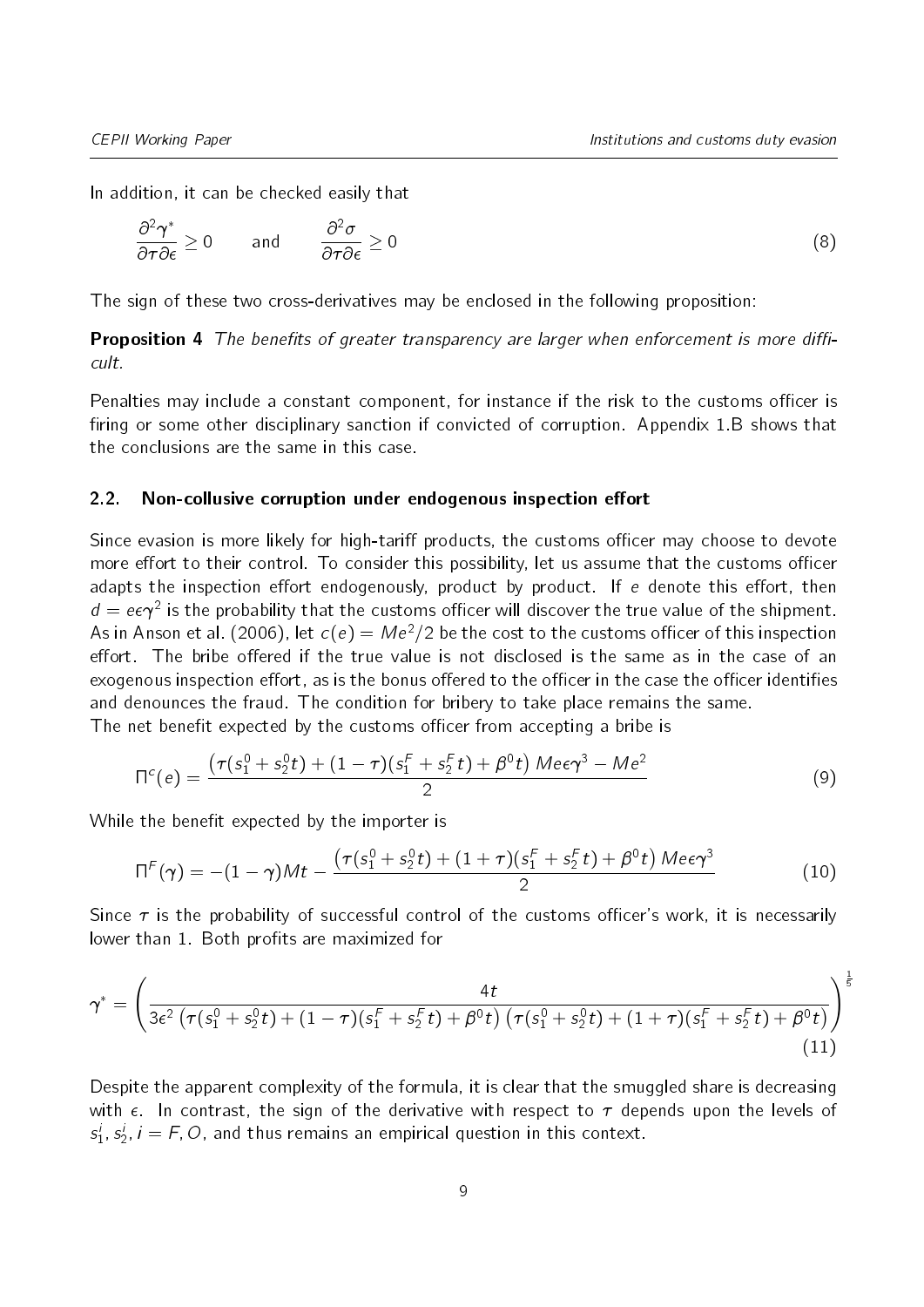In relation to the influence of the tariff level on the smuggled share, we show in appendix 1[.A.3](#page-25-0) that it remains positive up to a certain threshold and then turns negative it. This nonmonotonicity of evasion with regard to the tariff is distinctive of the endogenous effort case due to the fact that very high-tariff products are inspected so closely as expected benefit of the officer is increasing in tariff. This in turns implies that it may not be profitable to attempt to cheat about their value. It can be shown also, that the signs of all cross derivatives (derivatives of  $\sigma$  with respect to  $\tau$  and  $\epsilon$ ) change above this level of t (see formal proof in appendix 1[.A.3\)](#page-25-0).

**Proposition 5** When the customs officer's inspection effort is endogenous, the results in propositions 1 to 3 (positive evasion elasticity, decreasing with ease of enforcement and transparency) remain valid up to a threshold level of t. Above this threshold, the evasion elasticity becomes negative, and the signs of cross derivatives found with exogenous effort are reversed, meaning that the evasion elasticity becomes a positive function of transparency and the ease of enforcement.

#### 2.3. Collusion

An alternative hypothesis which is in line with the recent empirical findings in [Chalendard et al.](#page-22-7)  $(2018)$ , is that the importer and the customs officer collude to set a declared shipment value. In this case, the importer offers the customs officer a bribe in advance, and importer and customs officer decides jointly what value to declare. Then the share smuggled is set to maximize their joint profit.

In this context, the customs officer's ability to reveal the true value of the shipment is irrelevant because there it would not benefit the customs officer to disclose the real value. However, the probability of successful control must still be considered. We assume this probability to be linked to the share smuggled, and write it as  $\tau\gamma^2$ . Assuming penalties take the same form as previously, the joint benefit to the customs officer and the importer of smuggling a share  $\gamma$  of the shipment becomes

$$
\Pi(\gamma) = -(1 - \gamma)tM - \tau\gamma^{2}(S^{0} + S^{F}) = -(1 - \gamma)tM - \tau\gamma^{3}M(s_{1} + s_{2}t)
$$
\n(12)

where for convenience  $s_n = s_n^0 + s_n^F$ ,  $n = 1,2$  . The benefit is calculated compared to the case where the import value is declared up front. Note that in this case a possible bonus would have no effect. The FOC of maximization gives (and corresponds to the equation [5](#page-7-1) in the "corruption" case)

$$
\gamma^* = \left(\frac{t}{3\tau(s_1+s_2t)}\right)^{\frac{1}{2}}\tag{13}
$$

It is easy to see that  $\sigma \geq 0$ ,  $\partial \sigma/\partial t \leq 0$ ,  $\partial \gamma^*/\partial \tau \leq 0$  and  $\partial \sigma/\partial \tau \leq 0$  but the ease of enforcement  $\epsilon$  no longer has an effect. Therefore, propositions [1](#page-7-2) and [3](#page-7-3) remain valid but propositions [2](#page-7-4) and [4](#page-8-0) do not. Thus, the nature of corruption is an important feature. It is not directly observable in the data but given these theoretical outcomes the data can be used to deduce which type of corruption is at play.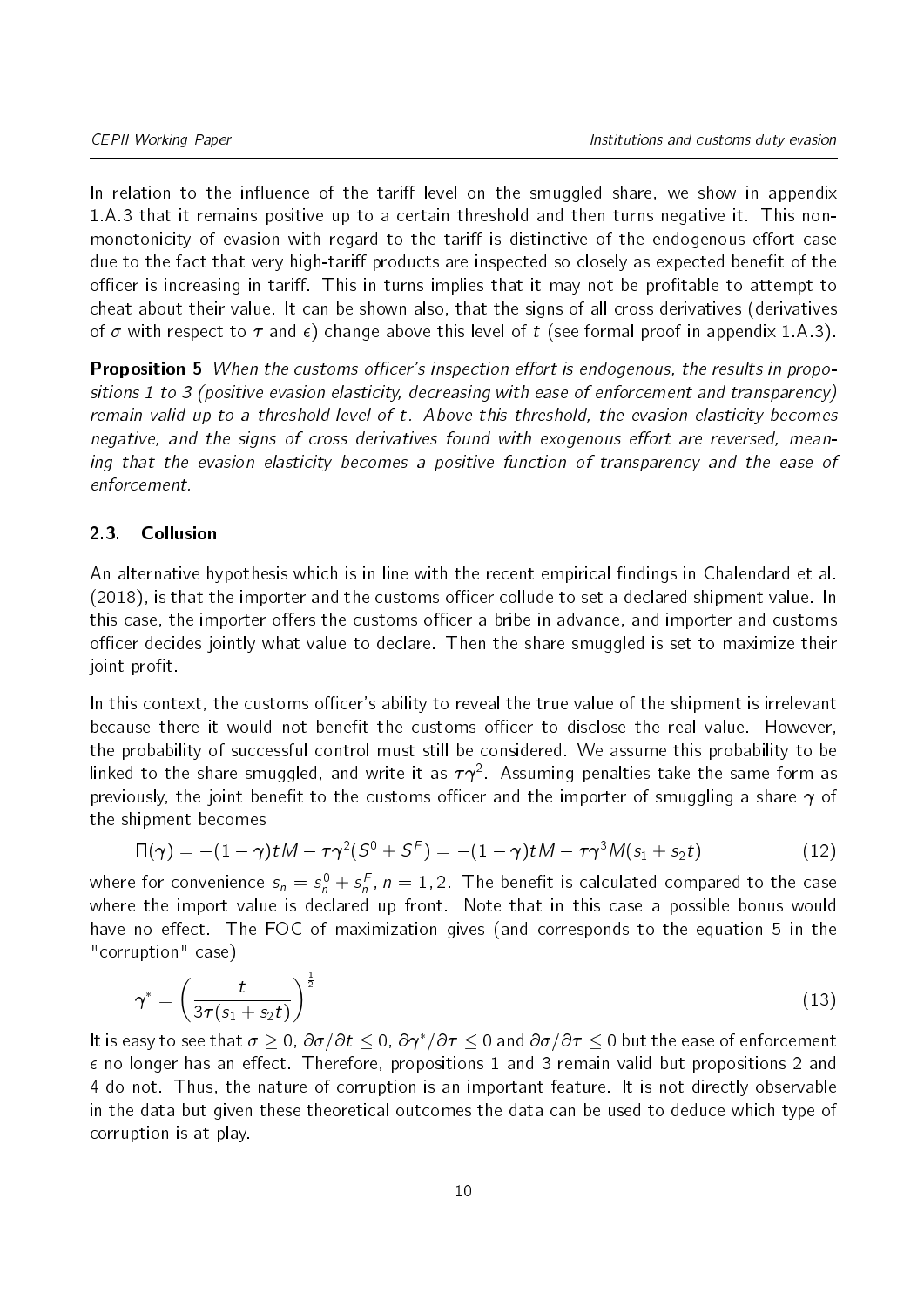#### 3. Empirical approach

Since evasion cannot be measured directly, the first empirical step is to define the form of the dependent variable. We discuss the methodology used to analyze evasion along with the data sources and treatments.

#### 3.1. Measurement and methodology

Before describing the setting, we need to define our key variable, evasion. Throughout the paper, we report the results for trade gaps in values, defined as the difference between the logarithms of the values declared by the trading partners:

$$
Trade\ gap_{ijkt} = In\ X_{ijkt} - In\ M_{ijkt}
$$
\n(14)

where X and M respectively refer to the exporter and importer values of product  $k$  at time  $t$ reported by the exporter i and the importer  $j$ . The gap is calculated at the HS-6 product level for each exporter-importer combination and each year during the period 2001-2010. Statistical records are used for data on free-on-board (FOB) exports, and import values include costinsurance and freight (CIF). In other words, the observed export values do not refer to the value  $X$  at customs clearance (CIF) but rather to the value  $X^*$ , measured FOB. This difference can drive a systematic wedge between reported exports and imports which is unrelated to tax-induced evasion. To remove this source of difference is not straightforward since it is difficult to assess the magnitude of the margin(see e.g. [Hummels and Lugovskyy](#page-22-11) [\(2006\)](#page-22-11) or [Gaulier et al.](#page-22-12) [\(2008\)](#page-22-12), and the references therein). A useful first-order approximation can be achieved by separating the CIF-FOB margin into a product-specific margin and a margin specific to each country-pair:  $ln X^*_{ijk}=ln X_{ijk}+\lambda_k+\mu_{ij}+v_{ijk}$ , where  $X^*_{ijk}$  refers to the CIF value of exports, and  $\lambda_k$  and  $\mu_{ij}$  are constants. Since these constants are unknown, it would be impossible to disentangle differences in CIF and FOB margins from misstatements. However, if properly controlled for, these margins do not prevent our studying evasion elasticity. This applies particularly if as we assume in what follows, the residual term  $v$  has zero mean and is independent of the corresponding tariff duty t. We focus on the determinants of evasion elasticity by studying the link between trade gaps in value and tariff duties, based on the following generic model:

$$
Trade\ gap_{ijkt} = \sigma * t_{ijkt} + \alpha_{kt} + \beta_{ijt} + \epsilon_{ijkt}
$$
\n(15)

The coefficient of interest is the evasion elasticity of  $\sigma$ , interpreting a positive semi-elasticity of the value gap with respect to the tariff ( $\sigma > 0$ ) as evidence of tariff evasion. The model includes product-time, importer-exporter-time fixed effects. Since the above theoretical model predicts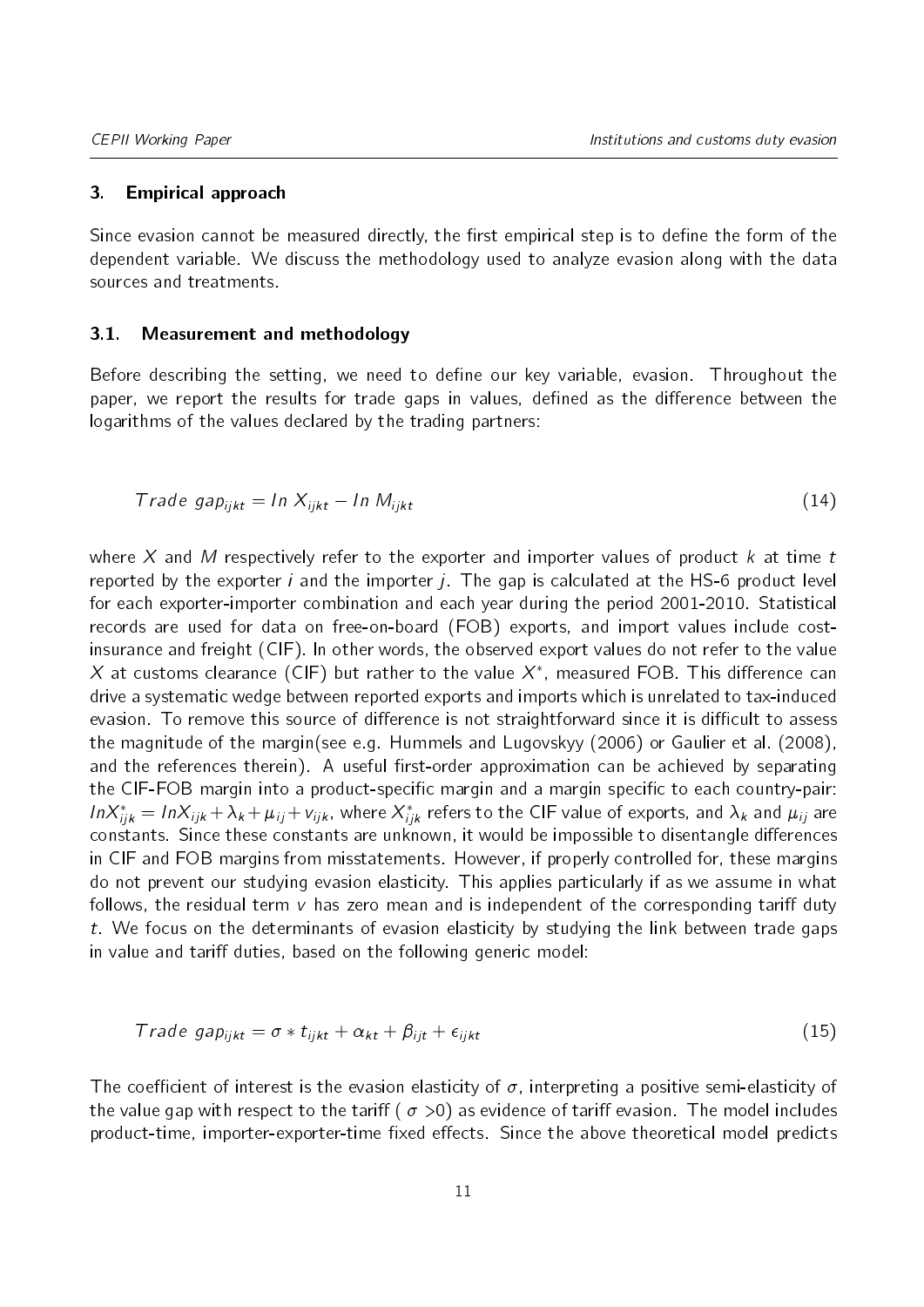that evasion elasticity depends on the ease of enforcement and on transparency,  $\sigma$  should be variable across products and importers. However, identification based on this specification is problematic given the very large number of products and countries over time. Therefore, we impose restrictions on the pattern of evasion elasticities, assuming  $\sigma$  to be constant within two categories of products, homogeneous and non-homogeneous, and to vary across countries as a linear function of the countrywide variables,  $Z_{it}^n$  (n=1,...N, where N is the total number of variables taken into account at time t). We base this on the premise that the ease of enforcement should be greater for homogeneous products whose value is easier to assess, and that countrywide variables should be determinants of what we refer to as transparency in the above model. Thus, the specification to be estimated is:

<span id="page-11-0"></span>
$$
Trade\ gap_{ijkt} = \sigma t_{ijkt} + \sigma_h Homog_k \times t_{ijkt} + \sum_n \sigma_n Z_{it}^n \times t_{ijkt} + \sum_n Z_{it}^n + \alpha_{kt} + \beta_{ijt} + \epsilon_{ijkt} \tag{16}
$$

where  $Homog<sub>k</sub>$  is a dummy variable equal to 1 if product k is classified as homogeneous. Some products may be intrinsically more prone to misstatement than others  $e.g.$  because of their smaller volume (diamonds are an extreme case) which may be the source of a specific form of heteroskedasticity. We account for this using standard errors clustered at the product level. Finally, all regressions are weighted by the inverse of the number of observations by importer-year divided by the mean, so that the total weight attached to each reporter is 1.

#### 3.2. Data and descriptive statistics

The method described so far relies on analysis of the gaps between the trading partners' declarations to infer information about customs duty evasion. Bilateral trade data at the HS-6 level are sourced from the UN Comtrade database which uses countries' original declarations. The discrepancies between pairs of declarations have been emphasized frequently, and illustrated on a large scale in [Hummels and Lugovskyy](#page-22-11) [\(2006\)](#page-22-11). We expect some parts of these discrepancies to reflect evasion, and we acknowledge the need to control for the CIF-FOB margin. However, measurement errors in trade statistics can be due to many other reasons including unintentional incorrect importer and exporter identifications; unintentional product misclassifications; currency conversions; time lag and yearly classifications; confidentiality in the case of a very small number of firms; reporting errors; and different custom valuation practices (see [De Wulf](#page-22-13) [\(1981\)](#page-22-13) and [Yeats](#page-23-2) [\(1995\)](#page-23-2)). As a result, our dependent variable is estimated with potentially large measurement errors. We argue that this does not prevent our using these data to infer information about evasion because there is no real reason why measurement errors should be correlated to tax evasion. If the measurement error in the dependent variable is unrelated to the error term, it will render the estimation less efficient but will not be a source of bias. This is why we chose to use the most detailed data available for all countries where reliable data exist despite the burdensome treatment entailed. We rely on a large sample to enable us to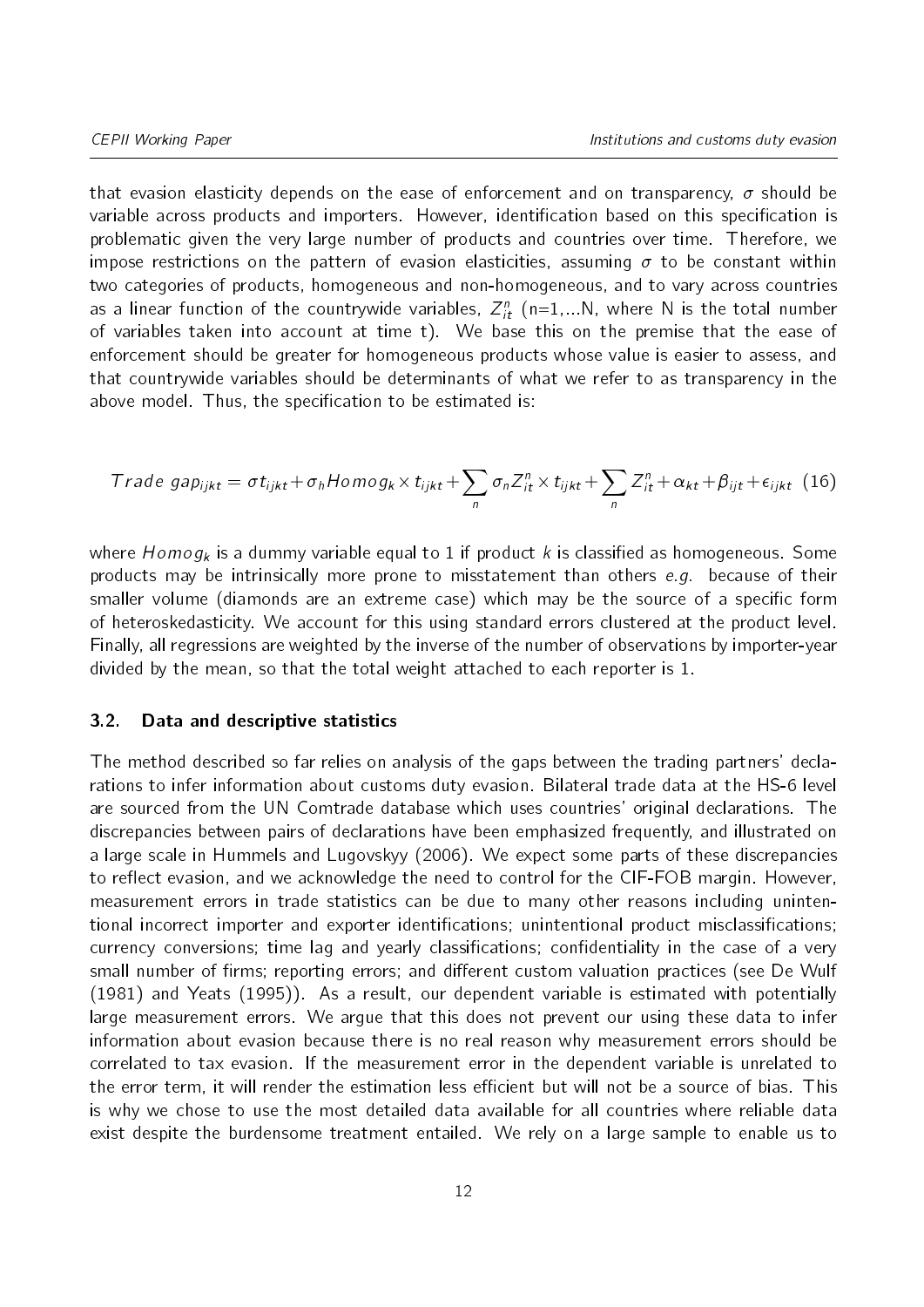identify the variables of interest accurately despite the noise linked to measurement errors. It could be arqued also that some variables that influence trade gaps are omitted from our model e.g. export taxes or subsidies if applied, which might influence declared export values. However, to the extent that they are not correlated to tariff duties these omitted variables should not bias the coefficient of interest: in what follows identification of the variables of interest does not rely on trade gaps but only on the way they are related to tariffs.

Limiting measurement errors is important to improve estimation efficiency. Thus, we cross-check and filter the data in several ways. First, we focus on importers and exporters originally declaring in the same product nomenclature, year by year, keeping only complete and homogenous mirror declarations for countries declaring at least seven times during the period 2001-2010. We disregard values of less than USD10,000 which is the value used by several countries as the minimum threshold below which they do not declare trade flows. To ensure the homogeneity of reporting practices, we retain data only from countries following UN recommendations on the following key points (unless otherwise specified the answer should be yes): Is the statistical value of imported goods a CIF-type value?  $\,$  (Question 53); $^7$  $^7$  Is the statistical value of exported goods an FOB-type value? (Question 54); Do you use customs declarations as a source? (Question 106). This filter resulted in significant reduction to the sample size but is likely to improve data quality substantially (see [Gaulier et al.](#page-22-12) [\(2008\)](#page-22-12)).

Countries maintaining multiple exchange regimes according to the [IMF](#page-22-14) [\(2016\)](#page-22-14) are also excluded from the sample since such configuration gives rise to specific incentives to fake import decla-rations (see [Bhagwati](#page-22-0) [\(1964\)](#page-22-0)). Also excluded from the sample are intra-EU trade flows whose measurement rests on specific methods and more fundamentaly becasue of zero tariff. Reexports can also cause problems since frequently they are subject to ambiguous or misleading declarations. We deal with this concern by relying only on specific trade declarations which excludes warehoused and re-exported goods, and we exclude those re-exporters most heavily involved in such trade. Discarded countries and the reasons why they are excluded are presented in appendix [B.](#page-26-0) Additional concerns may arise in relation to specific products. We exclude from the analysis HS chapters 43 (fur skins and furs), 84 (nuclear reactors), 88 (aircraft), 89 (ships), 93 (arms and ammunition) and 97 (arts and antiques), and the HS heading 96 (worked ivory), since trade in these sectors is frequently restricted or kept confidential (on the smuggling of art, see [Fisman and Wei](#page-22-15) [\(2009\)](#page-22-15)). Chapters 22 (beverages) and 24 (tobacco) are also disregarded, because we cannot control adequately for the widespread excise duties levied in these sectors which often are collected at customs clearance points.<sup>[8](#page-12-1)</sup> Finally, we exclude trade in ores and oil (Chapters 26 and 27), for which shipping origin and destination are frequently unknown. As a robustness check, in our empirical analysis we check how the results change if we include all goods and re-exporter countries.

<span id="page-12-0"></span><sup>&</sup>lt;sup>7</sup>Question number refers to UN National compilation or reporting practices (see https://unstats.un.org/unsd/tradereport/question.asp).

<span id="page-12-1"></span><sup>&</sup>lt;sup>8</sup>Without relevant information on these excise duties, our estimates would suffer from omission of this variable which potentially is important for explaining fraud in these sectors.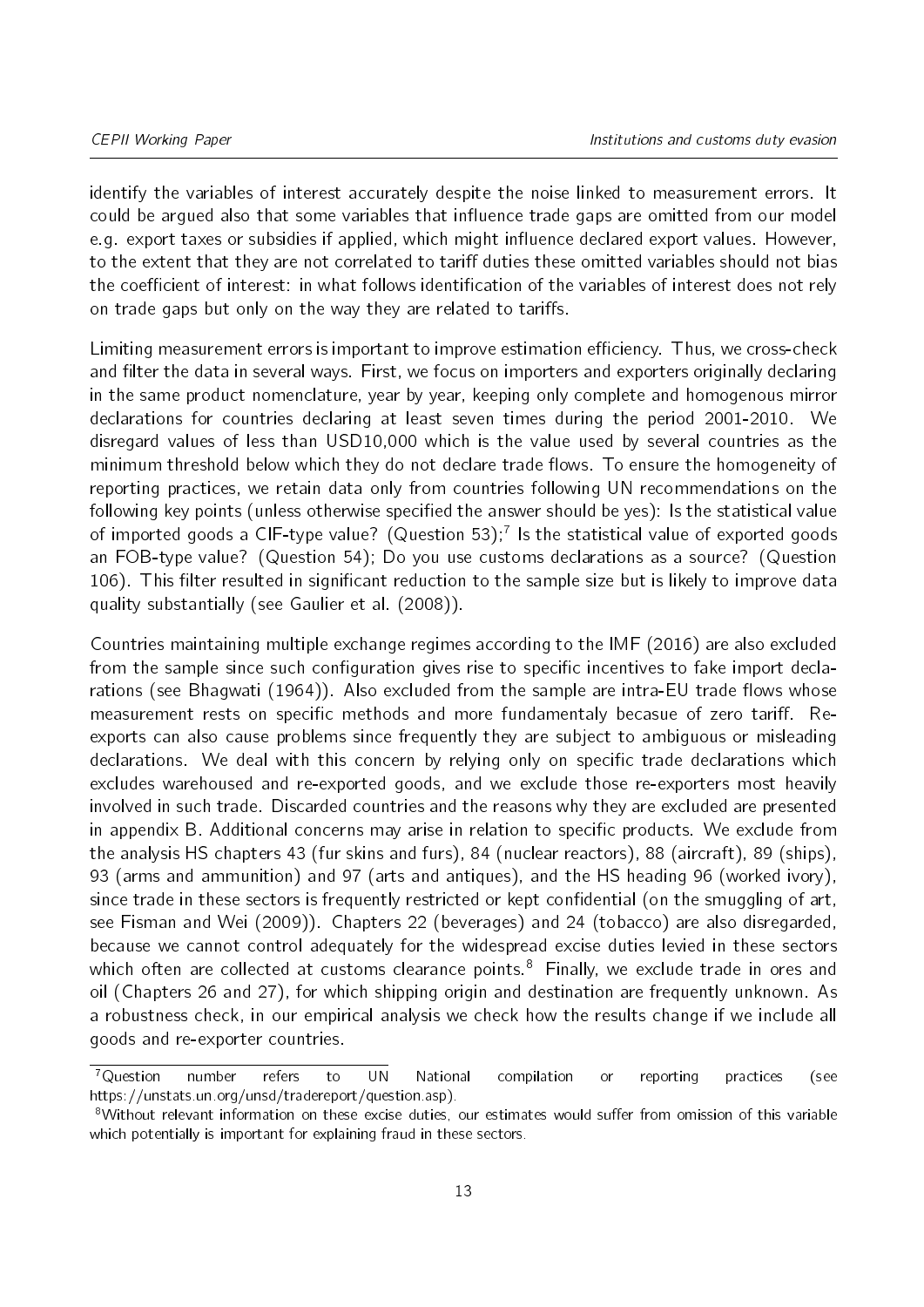For exporters we follow [Javorcik and Narciso](#page-22-6) [\(2017\)](#page-22-6)<sup>[9](#page-13-0)</sup> and focus only on relatively uncorrupt countries to avoid confounding the effects of corruption in the exporting and in the importing country. According to the World Bank control of corruption index 13 countries are in the top quartile of the least corrupt countries at the beginning of the period considered, and are also major global exporters: Australia, Canada, Finland, France, Germany, Iceland, Ireland, Japan, New Zealand, Norway, Spain, Sweden and Switzerland. As a result of this successive data filtering there are 55 importers in our main sample (see table [A1](#page-28-0) in appendix  $\mathsf{C}$ ).

Our second variable of interest is the tariff applied. The main source of data on tariffs is MacMap-HS6<sup>[10](#page-13-1)</sup> developed jointly by the ITC (UNCTAD-WTO) and CEPII. It provides disaggregated (HS6 product level), exhaustive and bilateral date on tariff duties, taking account of regional agreements and trade preferences at the world level. The data were published every three years between 2001 to 2010; we complete the panel using other sources of information - both provided by the World Bank. The first one is the World Integrated Trade Solutions (WITS) database which contains preferential tariffs at the same level of detail as MacMap-HS6, for product and country pairs.<sup>[11](#page-13-2)</sup> The second is the Global Preferential Trade Agreements Database (GPTAD)<sup>[12](#page-13-3)</sup> which offers a comprehensive mapping of international trade agreements including information on country membership and date of entry into force of the agreement. In most cases, information on importers in our sample was taken from MacMap-HS6 and GPTAD. In a few cases, it was augmented by data from WITS (see appendix [E\)](#page-31-0). In the case of missing years if no new trade agreement came into force we assume that tariffs are equal to those applied in the previous year, and to those applied in the following year otherwise. Summary statistics for the tariffs in our sample are displayed in tables [A5](#page-31-1) and [A6](#page-31-2) in appendix [E.](#page-31-0)

We also construct variables for institutional measures relying on the World Bank Worldwide Governance Indicators (WGI)<sup>[13](#page-13-4)</sup> for regard measures for Control of Corruption, Rule of Law and Government Effectiveness which are relevant for our investigation. The WGI which are available for more than 200 countries over the period 1996-2016, rank countries from  $-2.5$  to 2.5, with higher values corresponding to better outcomes. We also use WTO membership as another measure of the institutional environment,<sup>[14](#page-13-5)</sup> in line with [Javorcik and Narciso](#page-22-6) [\(2017\)](#page-22-6). The list of countries with WTO status during the period 2001-2010, and level of Control of Corruption, is presented in table [A2](#page-29-0) in appendix [C.](#page-28-1)

Finally, using [Rauch](#page-22-16) [\(1999\)](#page-22-16), products are classified into three groups: homogeneous goods (their

<span id="page-13-0"></span><sup>&</sup>lt;sup>9</sup>Authors consider only three major exporters countries (Germany, USA and France), relatively less corrupt according to the Transparency International Corruption Index. We used this index also to classify the least corrupt countries as an alternative to the World Bank control of corruption index; our selected countries remained the same.

<span id="page-13-1"></span><sup>10</sup>See http://www.cepii.fr/anglaisgraph/bdd/macmap.htm

<span id="page-13-2"></span><sup>11</sup>See https://wits.worldbank.org/

<span id="page-13-3"></span><sup>12</sup>See https://wits.worldbank.org/gptad/trade\_database.html

<span id="page-13-4"></span><sup>&</sup>lt;sup>13</sup>See http://info.worldbank.org/governance/wgi/#home

<span id="page-13-5"></span><sup>14</sup>See https://www.wto.org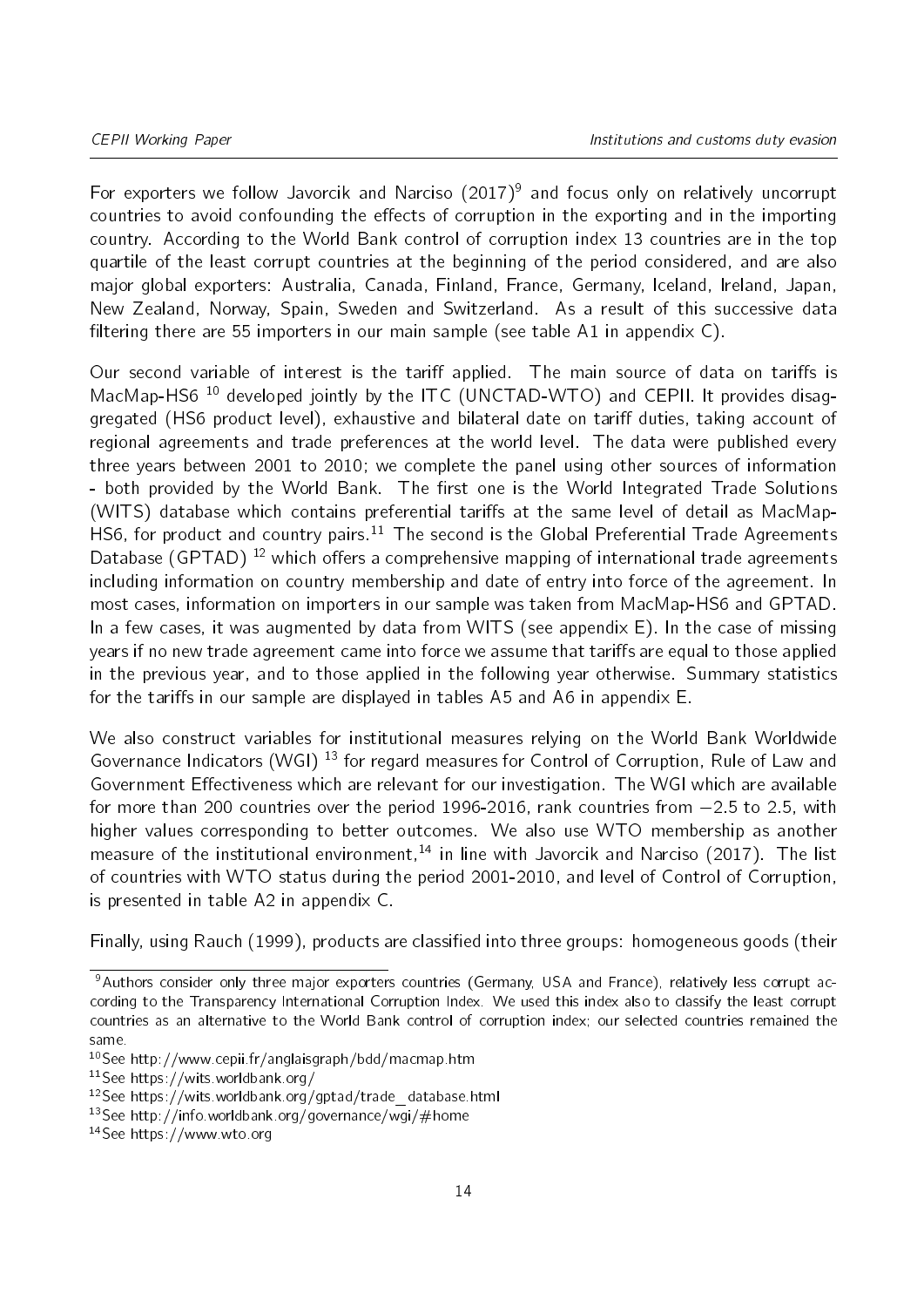price is set in organized exchanges), differentiated goods (no quoted price, thus treated as differentiated) and an in-between category (non-treated in an organized exchange but with some quoted reference price e.g. industry publications). To resolve possible ambiguities when classifying products into these three categories, we propose the categories of liberal and conservative where, such that conservative minimizes the number of commodities classified as homogeneous. We employ the conservative definition (see table [A1](#page-28-0) in appendix  $C$ ) but our results are robust also to the liberal definition.

Comparing partner-country trade data, we would expect the value reported by the importer to exceed the exporter's mirror declaration due to the CIF-FOB margin. Also, it is generally assumed that imports are monitored more closely than exports. According to [Bhagwati](#page-22-0) [\(1964\)](#page-22-0), a flow where the reported imports are inferior to the value reported by the exporter can be considered as exhibiting a discrepancy in the "perverse direction", which may be interpreted as prima facie evidence of under-invoicing of imports.<sup>[15](#page-14-0)</sup>

The general pattern in Table [1](#page-15-0) is consistent with these priors: reported imports exceed reported exports by more than 4% for half of the time (the median ratio of exports over imports equals 0.96, see row 1, column  $1^{16}$  $1^{16}$  $1^{16}$ ). For the whole set of importing countries, this median discrepancy increases with the level of tariffs, reaching 1 for tariffs between  $25\%$  and  $40\%$  (row 1, column 4). Interestingly, it declines for tariffs over 40% which is consistent with the hypothesis of endogenous inspection effort. Also, grouping importing countries by level of corruption shows that within a given range of tariffs, the median discrepancy increases with the level of corruption.

#### 4. Estimation results

Based on equation [16](#page-11-0) and the above-described data, we can now analyze the determinants of customs duty evasion (Table [2\)](#page-15-1). First, to test **proposition 1**, we check and can confirm that the trade gap is positively and significantly related to the preferential tariff duty applied (column 1), and that this relationship is non-linear with a declining marginal impact, as reflected by the negative coefficient of the squared tariff (column 2). Also, the corresponding coefficients are statistically significant.

We next test **proposition 2** and examine the effect of ease of enforcement on tariff evasion by introducing an interaction term between the tariff and a dummy for homogeneous products, using either the conservative (column 3) or the liberal (column 4) definition. The negative sign

<span id="page-14-0"></span><sup>&</sup>lt;sup>15</sup>Over-reporting of exports is not excluded, especially if there is a form of subsidy attached to exporting, or if currency conversion is not free. This second case is ruled out by the exclusion from our sample of countries with currency problems. We also exclude some products with heavy restrictions on their export in the source country which would give traders a strong incentive to under-report their exports (i.e. art items in [Fisman and Wei](#page-22-15) [\(2009\)](#page-22-15)). Finally, as already mentioned, export misstatements do not bias our econometric estimates as long as they are not correlated to tariffs.

<span id="page-14-1"></span><sup>&</sup>lt;sup>16</sup> Medians are preferred here because they are less sensitive to extreme values which are not uncommon given that the statistic studied is a ratio.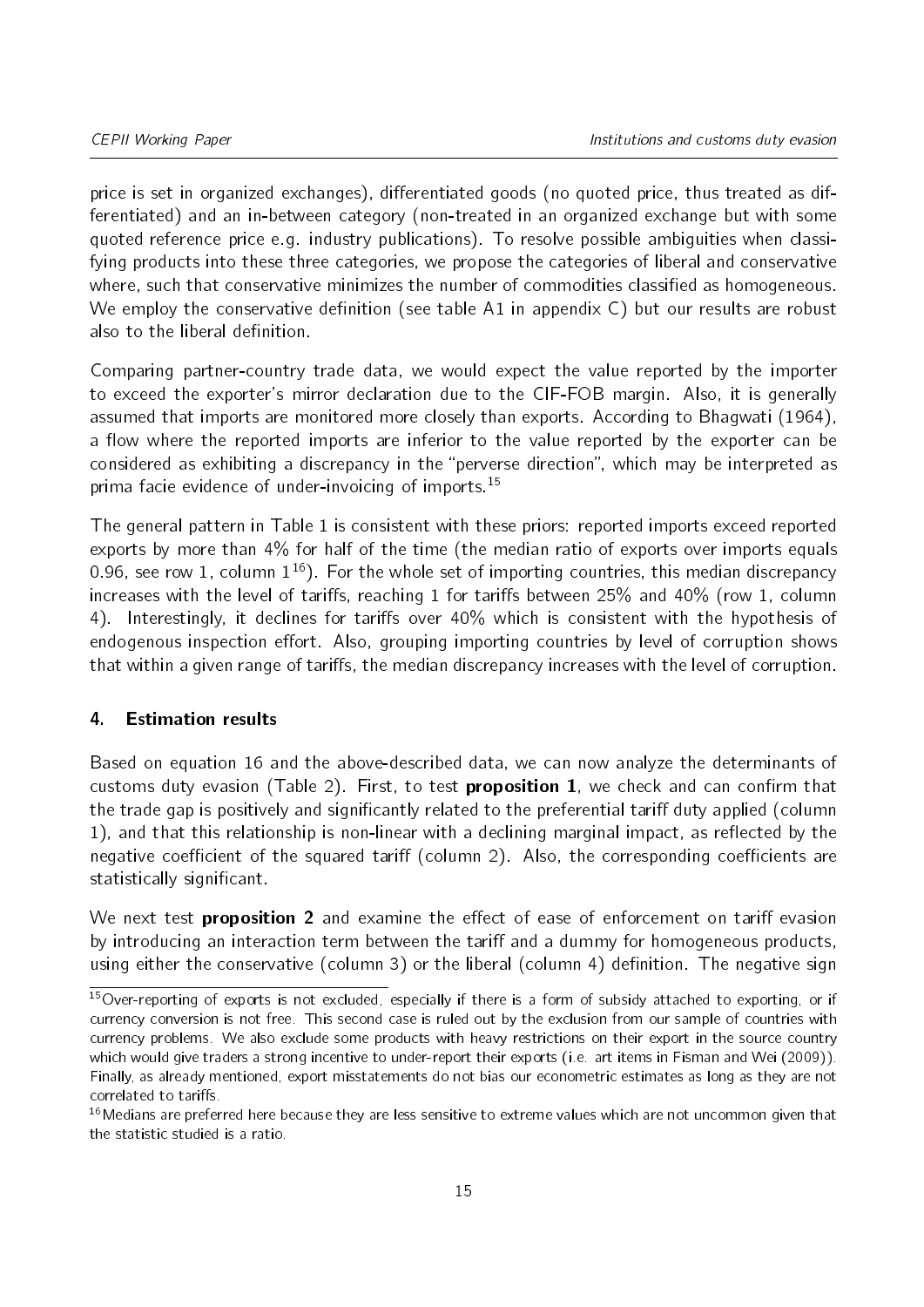|                     |                                     |                   | Tariff level |      |        |
|---------------------|-------------------------------------|-------------------|--------------|------|--------|
|                     | All products t<10 10<=t<25 25<=t<40 |                   |              |      | t > 40 |
|                     | (1)                                 | $\left( 2\right)$ | (3)          | (4)  | (5)    |
| All importers       | 0.96                                | 0.96              | 0.98         | 1.00 | 0.95   |
| By corruption level |                                     |                   |              |      |        |
| Low                 | 0.96                                | 0.96              | 0.92         | 0.97 | 0.92   |
| Lower-middle        | 0.97                                | 0.97              | 0.96         | 0.98 | 0.94   |
| Upper-middle        | 0.95                                | 0.95              | 0.96         | 1.00 | 0.98   |
| High                | 0.96                                | 0.93              | 1.00         | 1.00 | 0.98   |

#### <span id="page-15-0"></span>Table  $1 -$  Value reported by the exporter as a share of value reported by the importer, median ratio. By group of countries and by level of applied tariff rates, 2001-2010

Scope: Countries and products included in the main estimation sample (see text). Note: Groupings by corruption level built from splitting the country sample ranked by the World Bank level of corruption index, in four quarters. Ratios are computed by country and year. These figures are unweighted.

<span id="page-15-1"></span>

|                               |             |              |              | Dep. variable: log X over M |              |              |
|-------------------------------|-------------|--------------|--------------|-----------------------------|--------------|--------------|
|                               | (1)         | (2)          | (3)          | (4)                         | (5)          | (6)          |
| Tariff                        | $0.0862***$ | $0.175***$   | $0.217***$   | $0.226***$                  | $0.166***$   | $0.158***$   |
|                               | (2.66)      | (4.72)       | (4.47)       | (4.46)                      | (3.71)       | (3.65)       |
| Squared tariff                |             | $-0.0231***$ | $-0.0251***$ | $-0.0257***$                | $-0.0313***$ | $-0.0378***$ |
|                               |             | $(-4.18)$    | $(-4.81)$    | $(-4.85)$                   | $(-4.74)$    | $(-4.72)$    |
| Tariff*Homog                  |             |              | $-0.0751**$  |                             | 0.0449       | 0.0415       |
|                               |             |              | $(-1.98)$    |                             | (0.85)       | (0.75)       |
| Tariff*Homog. (liberal dummy) |             |              |              | $-0.0856**$                 |              |              |
|                               |             |              |              | $(-2.16)$                   |              |              |
| Tariff*Ctrl. of Corrup.       |             |              |              |                             | $-0.0796***$ | $-0.118***$  |
|                               |             |              |              |                             | $(-3.54)$    | $(-3.32)$    |
| Tariff*Ctrl of Corrup *Homog  |             |              |              |                             |              | 0.0795       |
|                               |             |              |              |                             |              | (1.63)       |
| Ctrl. of Corrup.*Homog        |             |              |              |                             |              | $-0.0149*$   |
|                               |             |              |              |                             |              | $(-1.89)$    |
| Adjusted $R^2$                | 0.105       | 0.106        | 0.106        | 0.106                       | 0.106        | 0.106        |
| Observations                  | 1676369     | 1676369      | 1676369      | 1676369                     | 1665169      | 1665169      |
| Importer*Exporter*Year FE     | yes         | yes          | yes          | yes                         | yes          | yes          |
| Product HS6*Year FE           | yes         | yes          | yes          | yes                         | yes          | yes          |

#### Table 2 Trade gaps and Control of corruptions, 2001-2010.

Note: All regressions are weighted by the inverse of the number of observations by importer year divided by the mean, so that the total weight attached to each importer? Exporter? is 1. To ease interpretation, the importer Control of Corruption index is de-meaned. t statistics based on standard errors clustered at the six digit product level are reported in parentheses.  $p < 0.10$ ,  $\cdot$   $p < 0.05$ ,  $\cdot$   $\cdot$   $p < 0.01$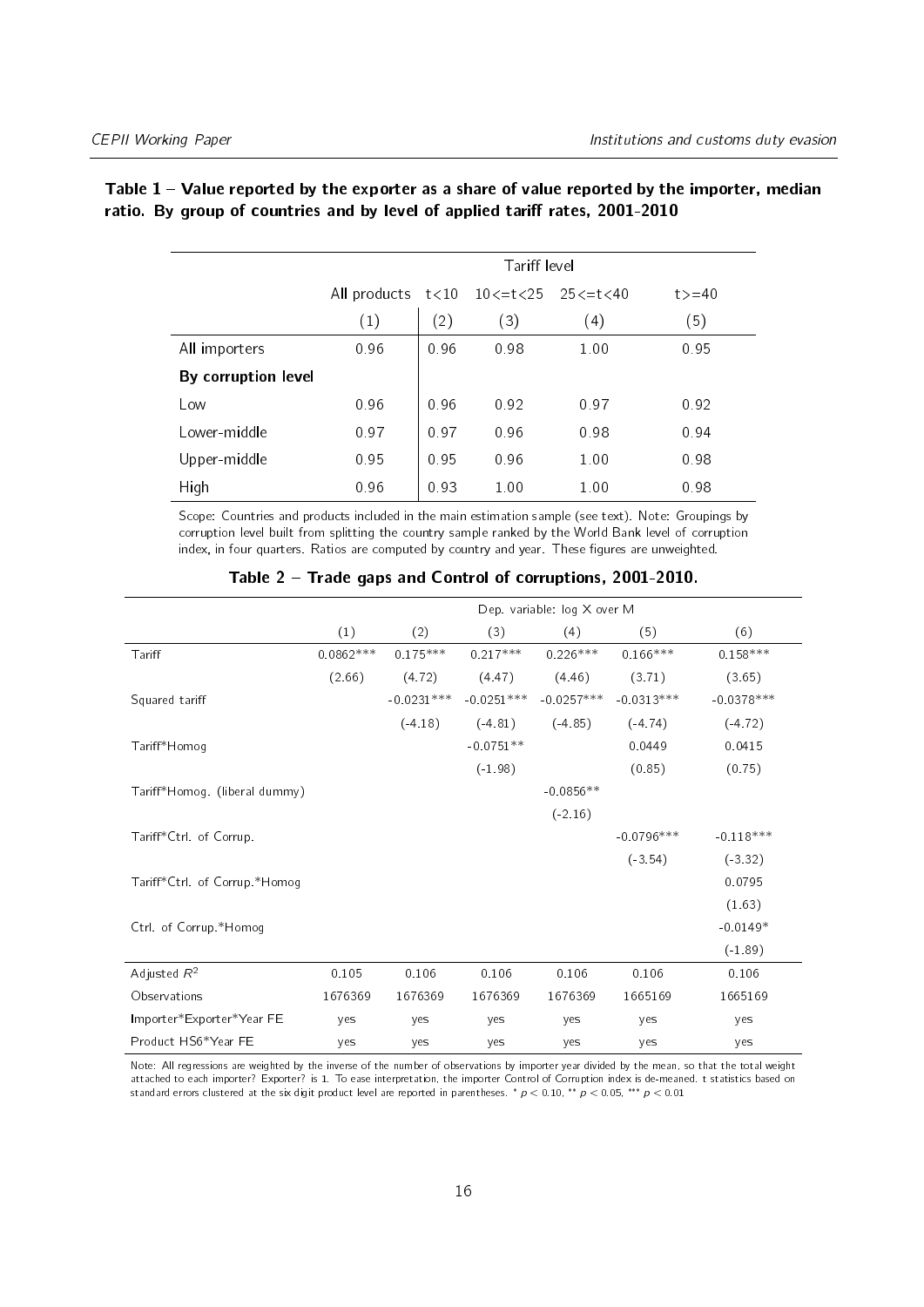of this interaction suggests that easier enforcement (as in the case of homogeneous products) is reflected in a smaller impact of tariff level on tariff evasion which is in line with previous studies (see [Mishra et al.](#page-22-4) [\(2008\)](#page-22-4); [Javorcik and Narciso](#page-22-3) [\(2008\)](#page-22-3); [Bouët and Roy](#page-22-5) [\(2012\)](#page-22-5)). Testing the other model propositions requires introducing a measure of transparency, defined as the probability of effective control and sanction. We first consider the World Bank "Control of Corruption" variable  $17$  and find that tighter corruption control is associated to with a weaker link between tariffs and trade gaps shown by the negative and significant estimated coefficient of the interaction term *proposition* 3. Interestingly, the differentiated effect on homogeneous products disappears in this case, in line with the theoretical analysis of collusion (column 5). Considering an interaction term between tariff and transparency also does not alter these results significantly, and the added variables exhibit limited statistical significance (column 6).

#### 4.1. Other institutional variables

Using a control of corruption index to assess the extent of tariff evasion might seem redundant to the extent that the latter depends directly on the level of corruption among customs officers. Therefore, evaluating how much institutional quality might condition the spread of corruption requires use of alternative measures for what we refer to as transparency in our theoretical analysis. We rely on two measures drawn from the World Bank Worldwide Governance Indicators (WGI). The first is the rule of law index, defined as 'measuring perceptions of the extent to which agents have confidence in and abide by the rules of society, and in particular the quality of contract enforcement, property rights, the policy and the courts, as well as the the likelihood of crime and violence'. Rule of law is important for determining to what extent potential penalties are credible threats in the case of unlawful practices. The second dimension is government effectiveness, 'measuring perceptions of the quality of public services, the quality of civil services and the degree of independence from political pressures, the quality of policy formulation and implementation, and the credibility of the government's commitment to such policies'. Government effectiveness could influence the thoroughness and chance of success of customs controls as well as the reality that customs officers are likely to face. Given the wellknown strong collinearity between such institutional variables (see table [A3](#page-30-0) in appendix [D\)](#page-30-1), we test each of them separately. In both cases, the results are very similar to those obtained using the "control of corruption" variable: better institutions are reflected in a lower evasion elasticity, and the specificity of homogeneous products is no longer significant when we account for this relationship (table [3\)](#page-17-0). The results are less significant when using the government effectiveness index which suggests that this institutional aspect may not be the most relevant here.

We assess also, whether WTO membership makes a difference. Among the 55 countries in our sample, over the whole period 2001-2010 only 4 are not WTO members (Azerbaijan, Bosnia

<span id="page-16-0"></span> $17$ This variable is defined as control over 'The extent to which public power is exercised for private gain, including both petty and grand forms of corruption, as well as elite capture of the state'. A higher score reflects lower corruption.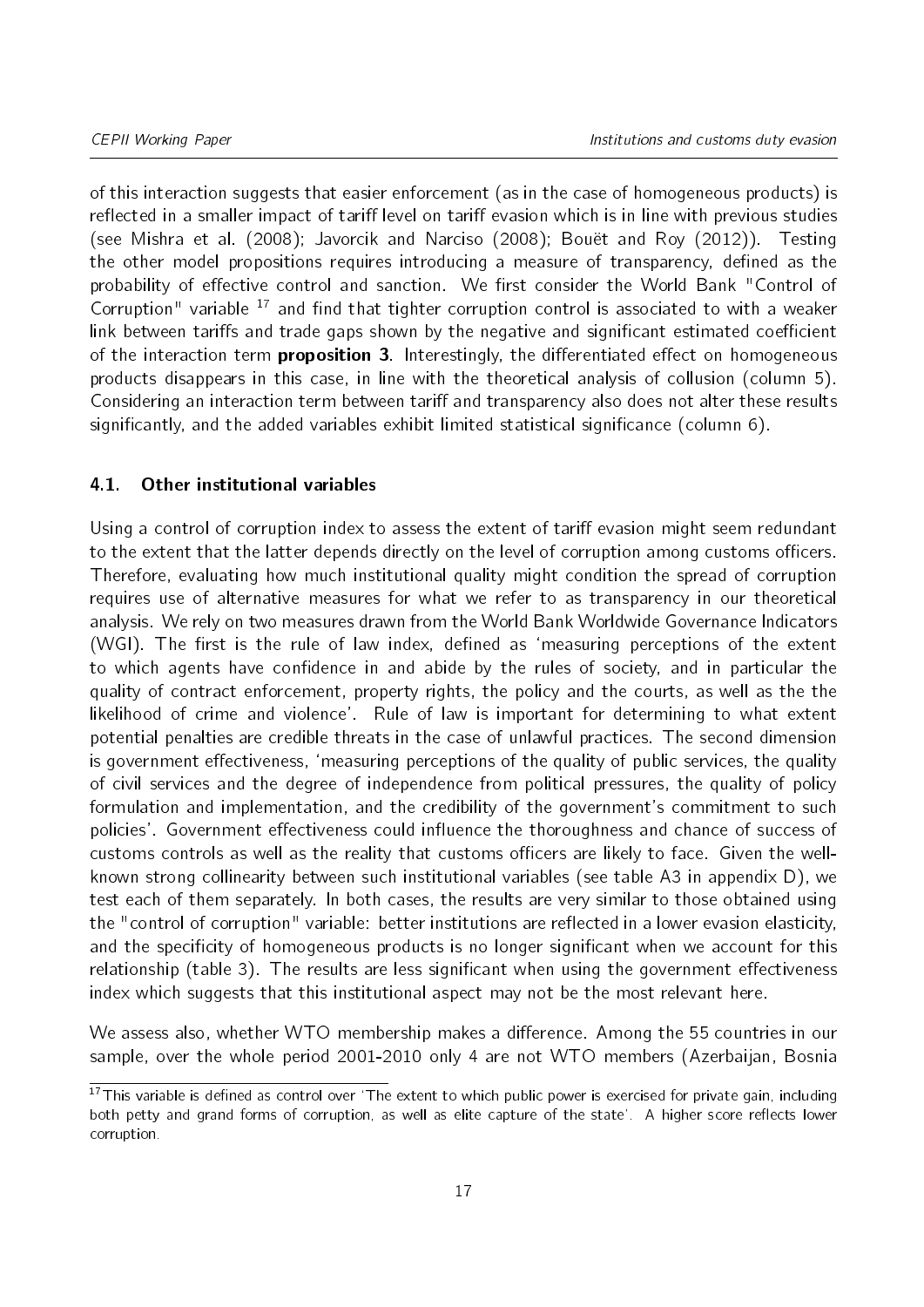and Herzegovina, Ethiopia and Russia), and another 3 joined during the period (Saudi Arabia, Vietnam and Macedonia, see table [A3](#page-30-0) in appendix [C\)](#page-28-1). The direct impact of WTO membership on trade gaps cannot be assessed, since a WTO dummy would be perfectly collinear to our fixed effects. However, we can estimate the interaction between WTO membership and the applied tariff duty. This shows that WTO membership is associated to a significantly lower evasion elasticity (table [4\)](#page-18-0). This result holds when accounting for institutional quality using any of the three above-mentioned variables which suggests that WTO membership is associated to better enforcement by customs offers. The findings are robust to the inclusion of all goods and re-exporters in the sample (see table [A7](#page-32-0) in appendix [F\)](#page-32-1).

|                           |              |              | Dep. variable: log X over M |              |
|---------------------------|--------------|--------------|-----------------------------|--------------|
|                           | (1)          | (2)          | (3)                         | (4)          |
| Tariff                    | $0.177***$   | $0.177***$   | $0.184***$                  | $0.199***$   |
|                           | (3.88)       | (3.84)       | (4.20)                      | (4.66)       |
| Squared tariff            | $-0.0364***$ | $-0.0393***$ | $-0.0325***$                | $-0.0329***$ |
|                           | $(-4.69)$    | $(-4.15)$    | $(-4.22)$                   | $(-3.35)$    |
| Tariff*Homog              | 0.0424       | 0.0397       | 0.0127                      | $-0.00798$   |
|                           | (0.82)       | (0.75)       | (0.23)                      | $(-0.13)$    |
| Tariff*Rule of law        | $-0.0802***$ | $-0.0929***$ |                             |              |
|                           | $(-3.50)$    | $(-2.74)$    |                             |              |
| Tariff*Rule of law*Homog  |              | 0.0313       |                             |              |
|                           |              | (0.56)       |                             |              |
| Rule of law*Homog         |              | $-0.00540$   |                             |              |
|                           |              | $(-0.67)$    |                             |              |
| Tariff*Gov. Eff.          |              |              | $-0.0617**$                 | $-0.0578$    |
|                           |              |              | $(-2.17)$                   | $(-1.34)$    |
| Tariff*Gov Eff *Homog     |              |              |                             | 0.00276      |
|                           |              |              |                             | (0.04)       |
| Gov. Eff *Homog           |              |              |                             | $-0.0109$    |
|                           |              |              |                             | $(-1.02)$    |
| Observations              | 1665169      | 1665169      | 1665169                     | 1665169      |
| Adjusted $R^2$            | 0.106        | 0.106        | 0.106                       | 0.106        |
| Importer*Exporter*Year FE | yes          | yes          | yes                         | yes          |
| Product HS6*Year FE       | yes          | yes          | yes                         | yes          |

<span id="page-17-0"></span>

| Table 3 – Trade gaps and other institutional variables, 2001-2010. |  |
|--------------------------------------------------------------------|--|
|--------------------------------------------------------------------|--|

Note: All regressions are weighted by the inverse of the number of observations by importer year divided by the mean, so that the total weight attached to each importer is 1. To facilitate interpretation, importer's Rule of Law and Government Effectiveness indexes are de-meaned. t statistics based on standard errors clustered at six digit products are reported in parentheses.  $*$   $p < 0.10$ ,  $**$   $p < 0.05$ ,  $***$  $p < 0.01$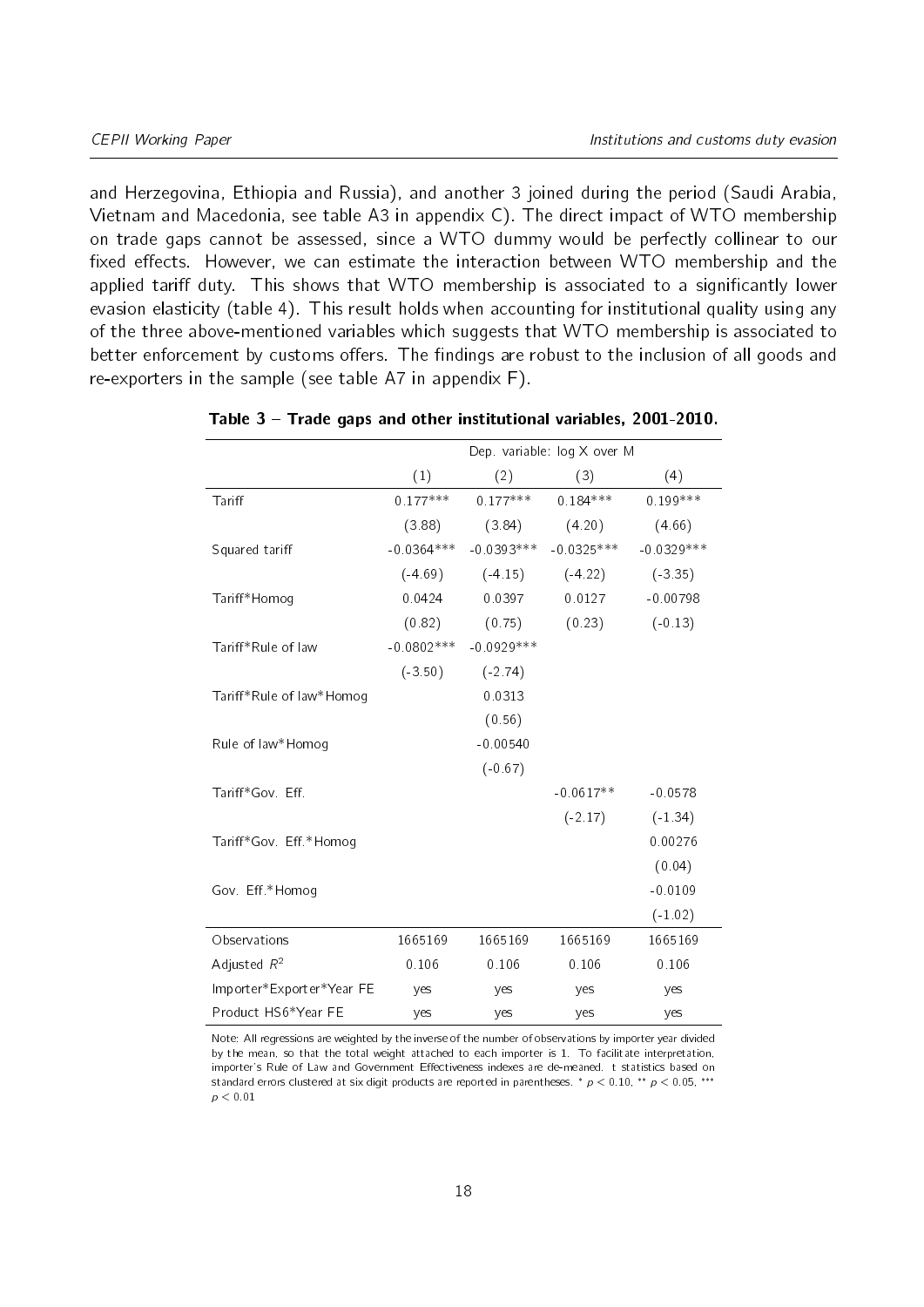<span id="page-18-0"></span>

|                           |              |              | Dep variable log X over M |              |
|---------------------------|--------------|--------------|---------------------------|--------------|
|                           | (1)          | (2)          | (3)                       | (4)          |
| Tariff                    | $0.620***$   | $0.527***$   | $0.535***$                | $0.566***$   |
|                           | (4.20)       | (3.60)       | (3.66)                    | (3.90)       |
| Squared tariff            | $-0.0208***$ | $-0.0264***$ | $-0.0305***$              | $-0.0263***$ |
|                           | $(-4.08)$    | $(-4.16)$    | $(-4.13)$                 | $(-3.50)$    |
| Tariff*Homog              | $-0.0521$    | 0.0412       | 0.0405                    | 0.00777      |
|                           | $(-1.36)$    | (0.78)       | (0.78)                    | (0.14)       |
| Tariff*WTO                | $-0.446***$  | $-0.388***$  | $-0.388***$               | $-0.411***$  |
|                           | $(-3.07)$    | $(-2.64)$    | $(-2.64)$                 | $(-2.80)$    |
| Tariff*Ctrl. of Corrup.   |              | $-0.0636***$ |                           |              |
|                           |              | $(-2.93)$    |                           |              |
| Tariff*Rule of law        |              |              | $-0.0650***$              |              |
|                           |              |              | $(-2.97)$                 |              |
| Tariff*Gov. Eff.          |              |              |                           | $-0.0430$    |
|                           |              |              |                           | $(-1.56)$    |
| Observations              | 1676369      | 1665169      | 1665169                   | 1665169      |
| Adjusted $R^2$            | 0.106        | 0.106        | 0.106                     | 0.106        |
| Importer*Exporter*Year FE | ves          | yes          | yes                       | yes          |
| Product HS6*Year FE       | yes          | yes          | yes                       | yes          |

Table 4 Trade gaps and WTO membership, 2001-2010.

Note: All regressions are weighted by the inverse of the number of observations by importer year divided by the mean, so that the total weight attached to each reporter is one. To ease interpretation, importer's Control of Corruption, Rule of Law and Government Effectiveness indexes are demeaned. t statistics, based on standard errors clustered at six digit products, reported in parentheses.  $p < 0.10$ , \*\*  $p < 0.05$ , \*\*\*  $p < 0.01$ 

#### 4.2. Is evasion lower for very-high tariff products?

The above theoretical analysis shows that if customs officers endogenously adapt their inspection effort depending upon the tariff level applicable, then the evasion elasticity will turn negative above a given tariff level. To test this prediction (and **proposition 5**), we define five bins based on the duty level applicable, with cutoffs at  $1.5\%$  (the median over the whole sample),  $10\%$ , 25% and 90%. In order to model the relationship between trade gaps and tariff levels as a spline,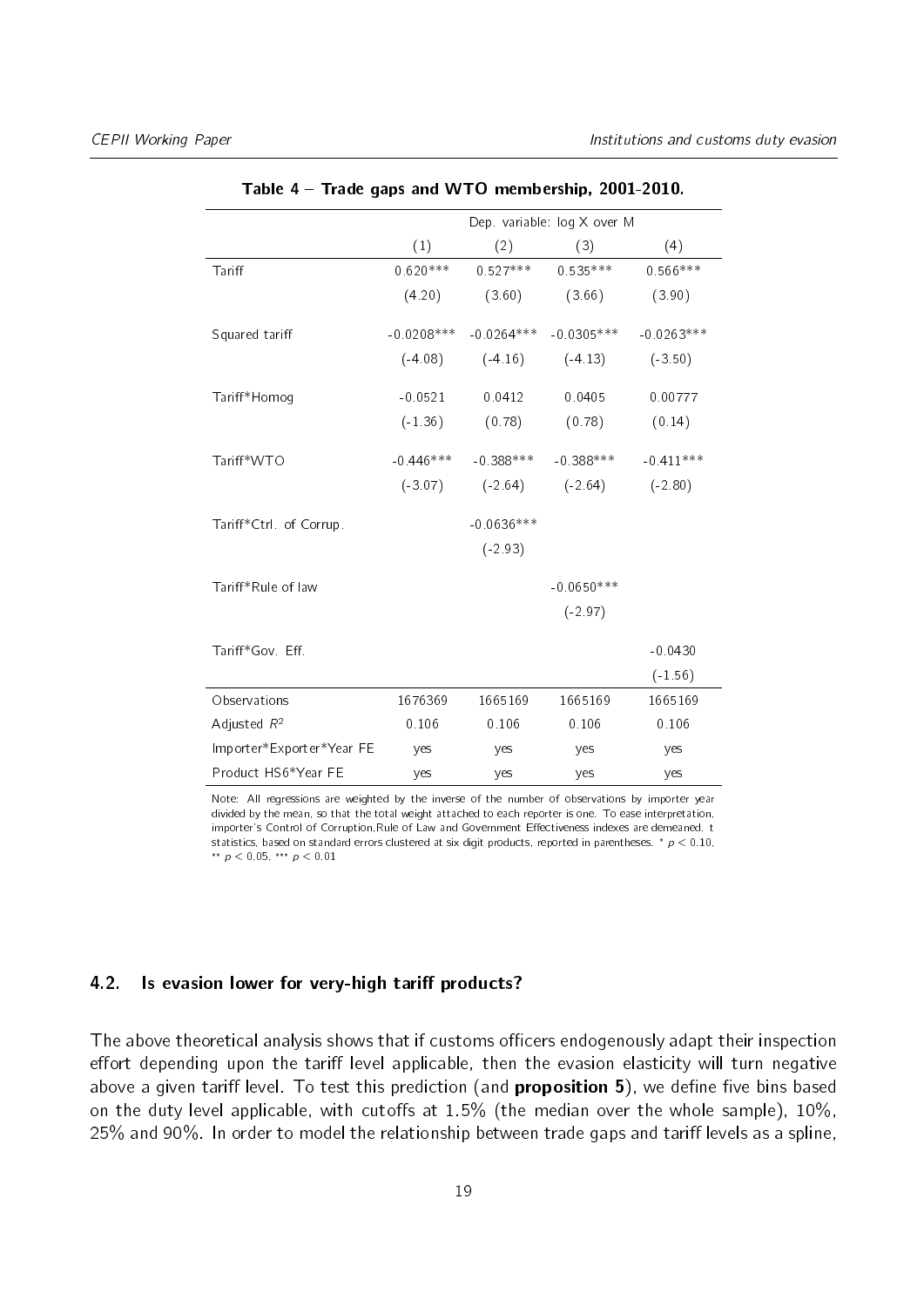we define the following five variables:

$$
\beta_i = \begin{cases}\n0, & \text{if } t <= t_i \\
t - t_i, & \text{if } t_i < t < t_{i+1} \\
t_{i+1} - t_i, & \text{if } t >= t_{i+1}\n\end{cases}\n\tag{17}
$$

where  $i = 1$  to 5; t is the tariff with  $t_1 = 0$ ,  $t_2 = 1.5\%$ ,  $t_3 = 10\%$ ,  $t_4 = 25\%$  and  $t_5 = 90\%$ . The sum of these five variables is included in the estimation equation in place of the applied tariff and its squared level. In this specification,  $\beta_i$  is the evasion elasticity within bin  $i$  . The estimation is carried out controlling for institutional quality using either the control of corruption or rule of law index.

These estimates are consistent with the previous ones regarding the coefficients of institutional quality and product homogeneity, and show that evasion elasticity does not differ significantly from zero in the first bin where tariffs are very low (Table [5\)](#page-20-0). Above that level, they exhibit a clear pattern of continuously declining elasticity with the level of tariff: significantly positive in the case of the second and third bins although lower in the latter case, and close to zero and insignificant in the case of the fourth bin, *i.e.* for tariffs between  $25\%$  and  $90\%$ . In the last bin, *i.e.* for tariffs higher than  $90\%$ , the elasticity is negative meaning that tariff evasion is comparatively lower. This finding is consistent with our theoretical analysis and our assumption that customs officers' inspection efforts are endogenous in a non-collusive framework. It is straightforward to check that it is consistent also with a collusion framework as soon as the customs officer knows that the probability of control is higher for high-tariff products.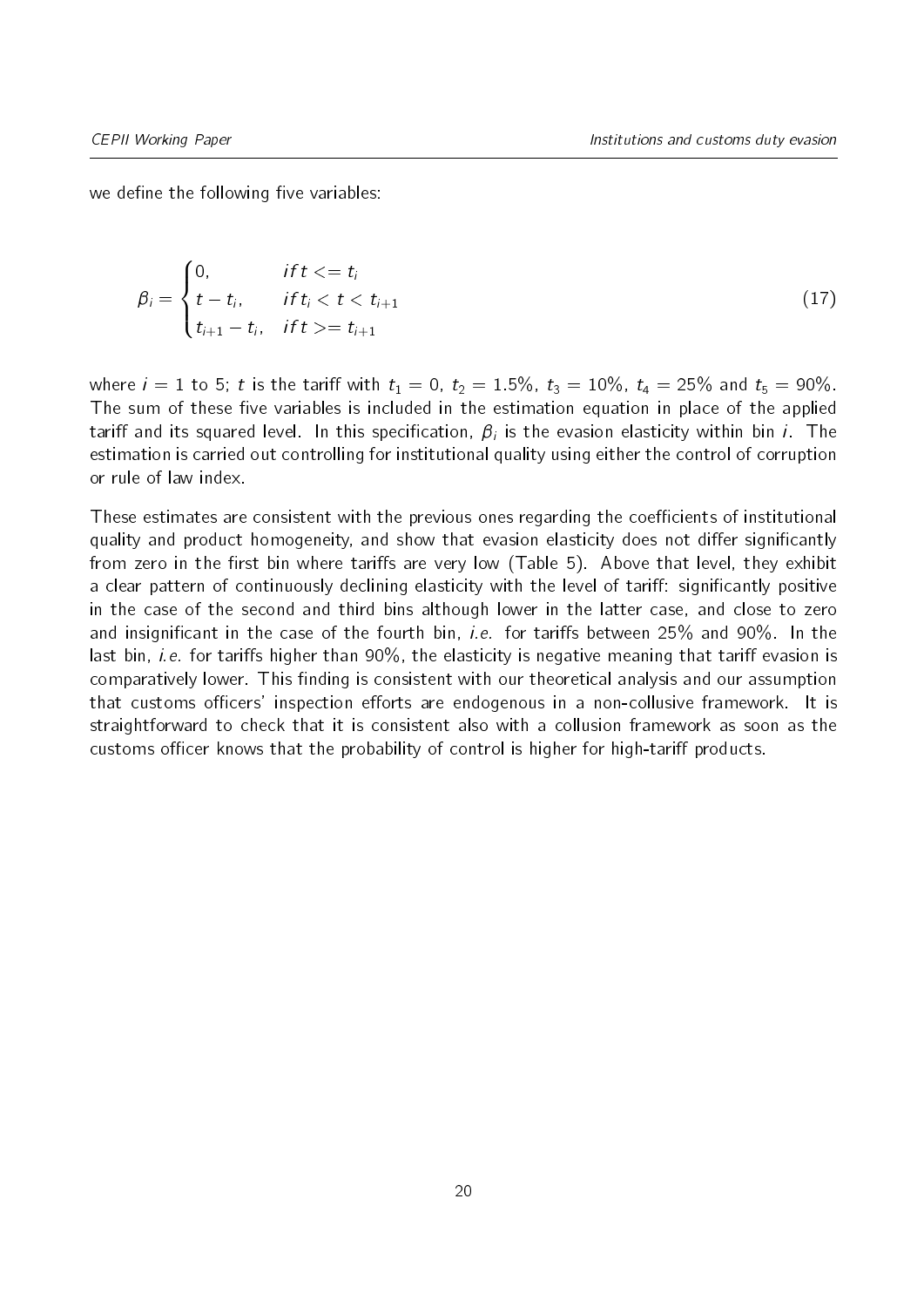<span id="page-20-0"></span>

|                           |             | Dep. variable: log X over M |
|---------------------------|-------------|-----------------------------|
|                           | (1)         | (2)                         |
| $\beta_1$ ([0,1.5%])      | $-1.144$    | $-1.131$                    |
|                           | $(-0.95)$   | $(-0.94)$                   |
| $\beta_2$ ([1 5%, 10%])   | $0.416**$   | $0.420**$                   |
|                           | (2.16)      | (2.17)                      |
| $\beta_3$ ([10%;25%])     | $0.273**$   | $0.280**$                   |
|                           | (2.09)      | (2.15)                      |
| $\beta_4$ ([25%;90%])     | 0 0 3 5 0   | 0.0512                      |
|                           | (0.40)      | (0.61)                      |
| $\beta_5$ (>90%)          | $-0.0850**$ | $-0.101**$                  |
|                           | $(-1.98)$   | $(-2.12)$                   |
| Tariff*Homog              | 0.0676      | 0.0668                      |
|                           | (1.22)      | (1.23)                      |
| Tariff*Ctrl. of Corrup.   | $-0.0447**$ |                             |
|                           | $(-2.34)$   |                             |
| Tariff*Rule of law        |             | $-0.0426**$                 |
|                           |             | $(-2.34)$                   |
| Observations              | 1665169     | 1665169                     |
| Adjusted $R^2$            | 0.106       | 0.106                       |
| Importer*Exporter*Year FE | yes         | yes                         |
| Product HS6*Year FE       | yes         | yes                         |

Table  $5$  – Evasion elasticity by tariff level.

Note: All regressions are weighted by the inverse of the number of observations by importer year, divided by the mean, so that the total weight attached to each reporter is one. To ease interpretation, importer's Control of Corruption and Rule of Law indexes are demeaned. t statistics, based on standard errors clustered at six digit products, reported in parentheses.  $p < 0.10$ ,  $\rightarrow p < 0.05$ ,  $\rightarrow \rightarrow p < 0.01$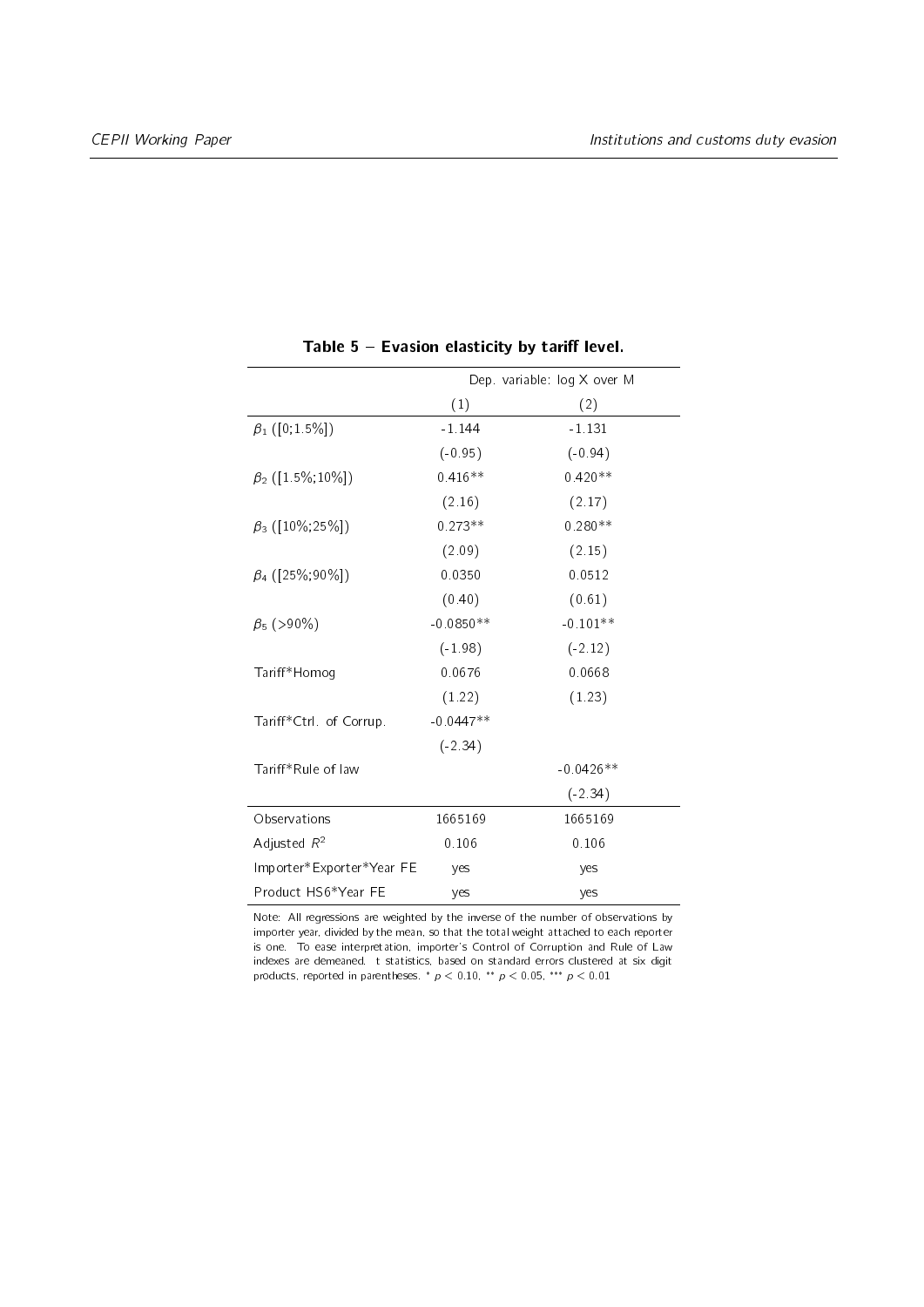#### 5. Conclusion

This paper examined customs duty evasion from both a theoretical and an empirical perspective. Based on a framework where importers interact with customs officers, considered as a corruptible law enforcers, out theoretical analysis highlights why evasion is likely to increase with the level of applied duties. We showed also that the marginal effect of tariff level on evasion declines with the level of tariff and that these effects are dampened with greater transparency (i.e., better institutional quality), and greater ease of enforcement (e.g. because the product is homogenous). However, when customs officer adapt their inspection efforts endogenously. acknowledging that tariff evasion attempts are more likely for high-tariff products, the extent of tariff evasion should decline beyond a certain level of tariff. Finally, we show that ease of enforcement is irrelevant if importers collude with customs officers.

Our empirical analysis which covered 55 countries during the period 2001-2010, confirms that customs duty evasion is widespread. Its extent increases with tariff levels in a non-linear fashion, and is lower in an environment of poor institutional quality, measured with alternative indicators provided by the World Bank and WTO membership as well. When this relationship is taken into account, product homogeneity matters significantly, suggesting that collusion between importers and customs officers may be extensive. In addition, we found that tariff evasion declines in relative terms for very high tariff levels which supports the assumption that inspection efforts are endogenous. These results shed light on the extent and nature of tariff evasion and should contribute to the formulation of policy solutions.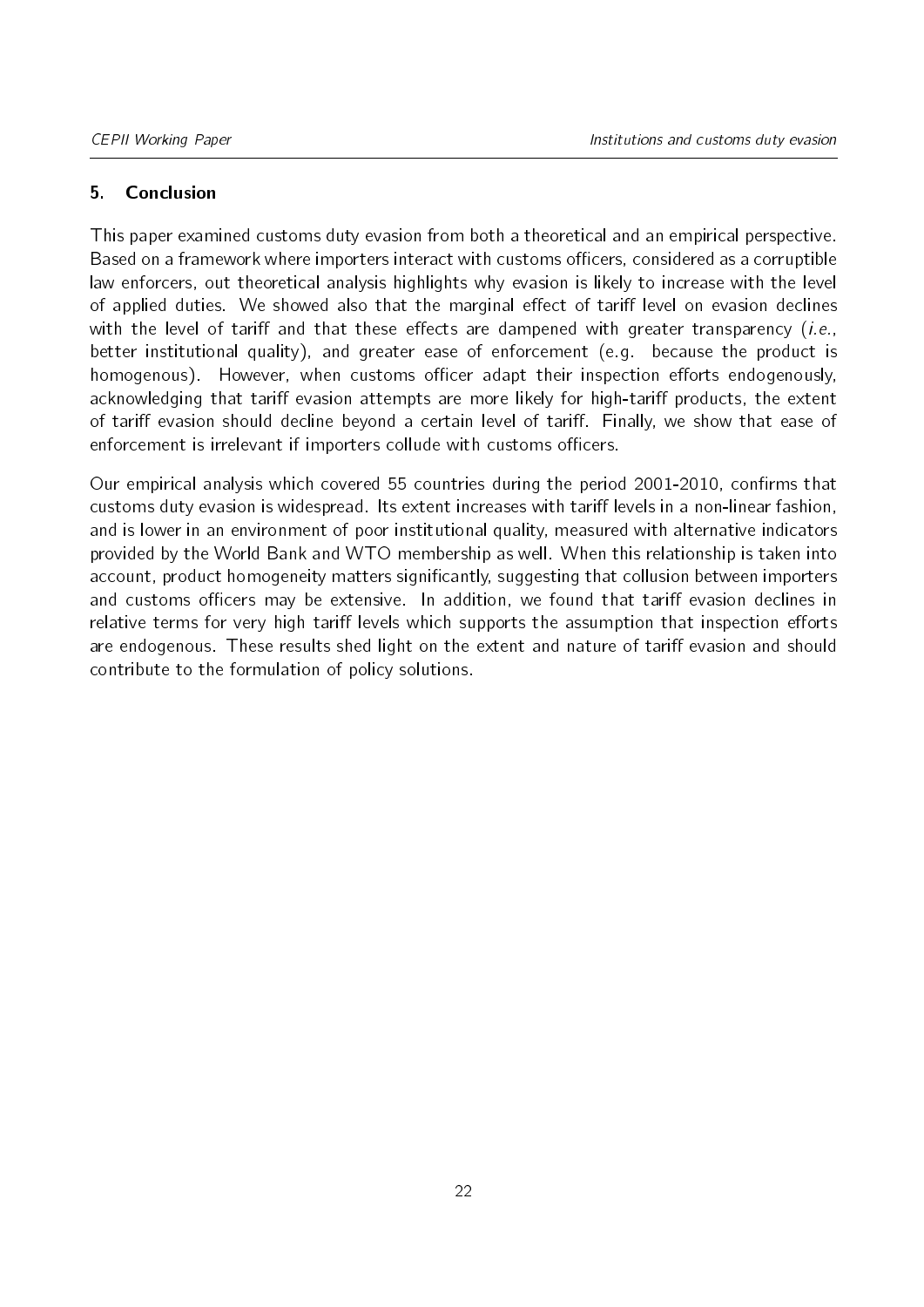#### References

- <span id="page-22-10"></span>Allingham, M. G. and Sandmo, A. (1972). Income tax evasion: A theoretical analysis. Journal of public economics,  $1(3-4)$ : 323-338.
- <span id="page-22-9"></span>Anson, J., Cadot, O., and Olarreaga, M. (2006). Tariff evasion and customs corruption: Does pre-shipment inspection help? The BE Journal of Economic Analysis & Policy,  $5(1)$ .
- <span id="page-22-0"></span>Bhagwati, J. (1964). On the underinvoicing of imports. Oxford Bulletin of Economics and Statistics, 27(4):389-397.
- <span id="page-22-1"></span>Bhagwati, J. (1967). Fiscal policies, the faking of foreign trade declarations, and the balance of payments. Oxford Bulletin of Economics and Statistics,  $29(1)$ :61-77.
- <span id="page-22-5"></span>Bouët, A. and Roy, D. (2012). Trade protection and tax evasion: Evidence from kenya, mauritius, and nigeria. The Journal of International Trade & Economic Development, 21(2):287 320.
- <span id="page-22-7"></span>Chalendard, C., Fernandes, A. M., Mattoo, A., Raballand, G., and Rijkers, B. (2018). Collusion in Customs: Evidence from Madagascar.
- <span id="page-22-13"></span>De Wulf, L. (1981). Statistical analysis of under- and overinvoicing of imports. Journal of Development Economics, 8(3):303-323.
- <span id="page-22-2"></span>Fisman, R. and Wei, S.-J. (2004). Tax rates and tax evasion: evidence from 'missing imports' in China. Journal of political Economy,  $112(2)$ : 471-496.
- <span id="page-22-15"></span>Fisman, R. and Wei, S.-J. (2009). The smuggling of art, and the art of smuggling: Uncovering the illicit trade in cultural property and antiques. American Economic Journal: Applied Economics,  $1(3)$ :82-96.
- <span id="page-22-12"></span>Gaulier, G., Mirza, D., Turban, S., and Zignago, S. (2008). International transportation costs around the world: A new cif-fob rates database, cepii. Cepii.
- <span id="page-22-11"></span>Hummels, D. and Lugovskyy, V. (2006). Are matched partner trade statistics a usable measure of transportation costs? Review of International Economics, 14(1):69-86.
- <span id="page-22-14"></span>IMF (2016). Annual report on exchange arrangements and exchange restrictions. Technical report, IMF.
- <span id="page-22-3"></span>Javorcik, B. S. and Narciso, G. (2008). Differentiated products and evasion of import tariffs. Journal of International Economics, 76(2):208-222.
- <span id="page-22-6"></span>Javorcik, B. S. and Narciso, G. (2017). Wto accession and tariff evasion. Journal of Development Economics, 125:59-71.
- <span id="page-22-4"></span>Mishra, P., Subramanian, A., and Topalova, P. (2008). Tariffs, enforcement, and customs evasion: Evidence from india. Journal of public Economics, 92(10):1907-1925.
- <span id="page-22-8"></span>Mookherjee, D. and Png, I. P.-L. (1995). Corruptible law enforcers: how should they be compensated? The Economic Journal, pages 145-159.
- <span id="page-22-16"></span>Rauch, J. (1999). Networks versus markets in international trade. Journal of International Economics,  $48(1)$ : 7-35.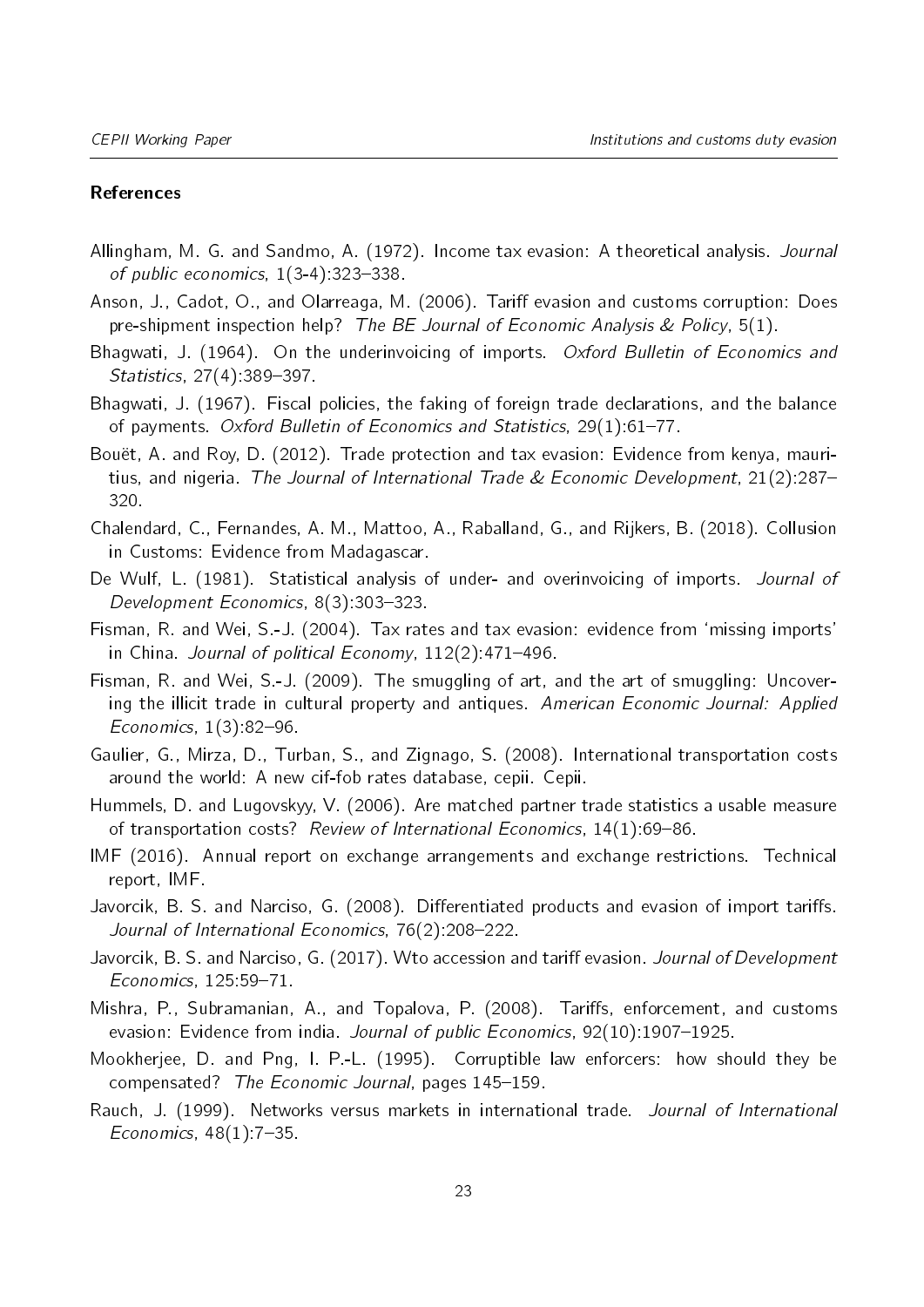- <span id="page-23-0"></span>Slemrod, J. (2001). A general model of the behavioral response to taxation. International Tax and Public Finance,  $8(2):119-128$ .
- <span id="page-23-2"></span>Yeats, A. (1995). Are partner-country statistics useful for estimatiing "missing" trade data? The World Bank, Policy research working paper series 1501.
- <span id="page-23-1"></span>Yitzhaki, S. (1974). Income tax evasion: A theoretical analysis. Journal of public economics,  $3(2):201-202$ .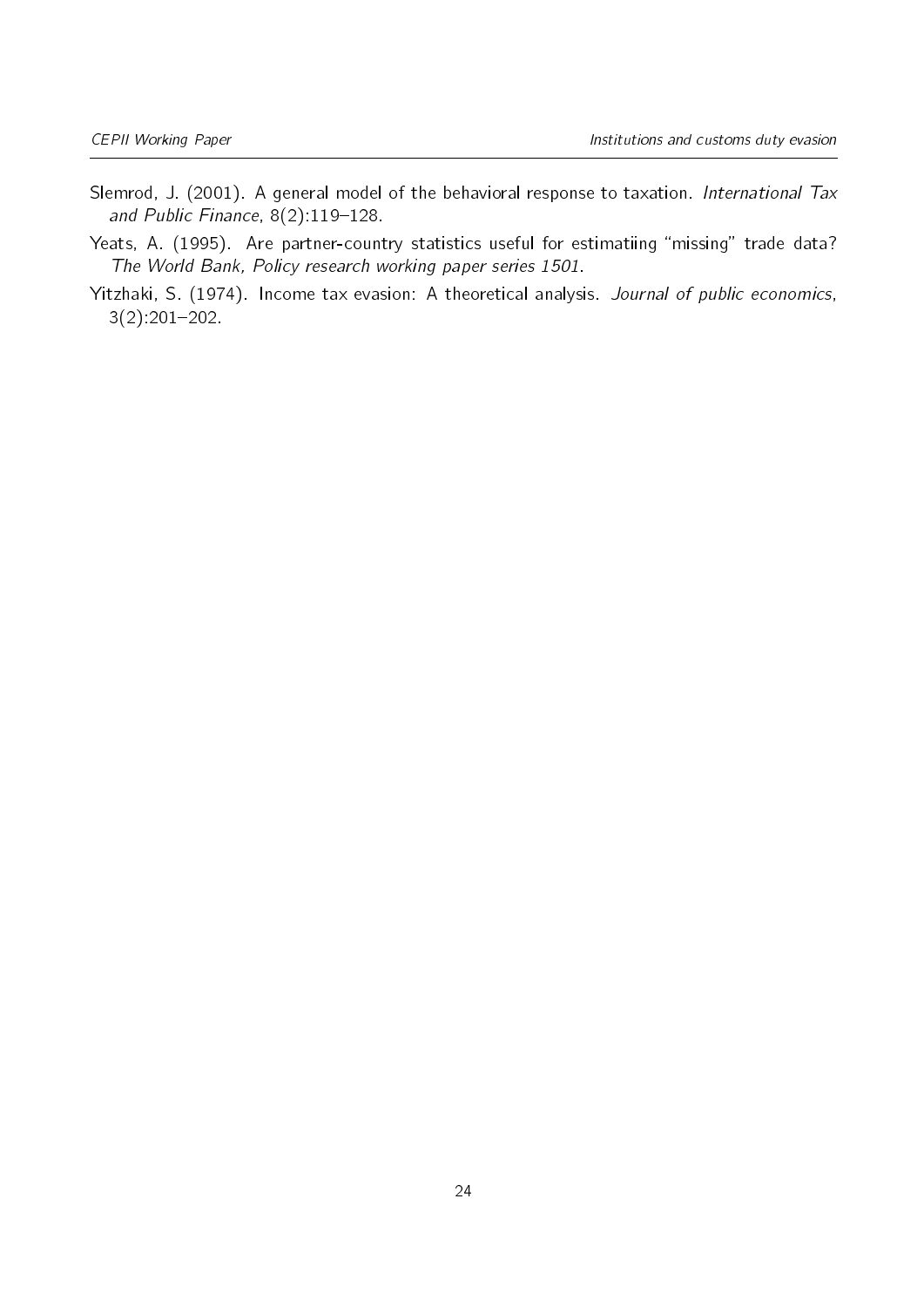#### Appendix

#### A Theoretical Analysis - Additional Details

#### A.1. Corruption, exogenous inspection effort (base case, developed in the main text)

Knowing  $\pmb{\gamma}^*$  from equation [5](#page-7-1) and the cost of evasion  $C(M,\pmb{\gamma},\pmb{\tau},\pmb{\epsilon},t)=d\left(\pmb{\tau} S^0+(1+\pmb{\tau})S^F+B\right)/2$ with  $S^i = (s_1^i + s_2^i t)\gamma M$ ,  $i = 0$ ,  $F$  and  $B = \beta^0 t \gamma M$  then

<span id="page-24-0"></span>
$$
\sigma = \frac{\partial \gamma^*}{\partial t} = \frac{C_{\gamma} - tC_{\gamma t}}{tC_{\gamma\gamma}} = \left[ \frac{\tau s_1^0 + (1+\tau)s_1^F}{\tau (s_1^0 + s_2^0 t) + (1+\tau)(s_1^F + s_2^F t) + t\beta^0} \right] \frac{\gamma^*}{2t}
$$
(18)

This expression shows that  $\sigma \geq 0$  and  $\frac{\partial \sigma}{\partial t} \leq 0$ . Derivating with respect to  $\epsilon$ 

$$
\frac{\partial \sigma}{\partial \epsilon} = \left[ \frac{\tau s_1^0 + (1+\tau) s_1^F}{\tau (s_1^0 + s_2^0 t) + (1+\tau) (s_1^F + s_2^t) + t\beta^0} \right] \frac{1}{2t} \frac{\partial \gamma^*}{\partial \epsilon} \le 0 \tag{19}
$$

Similar computations can be done for transparency. Derivating the FOC with respect to  $\tau$ 

$$
C_{\gamma\tau} + C_{\gamma\gamma} \frac{\partial \gamma^*}{\partial \tau} = 0 \tag{20}
$$

Since  $C_{\gamma\tau}$  is unambiguously positive, this proves the  $\frac{\partial\gamma^*}{\partial\tau}\leq 0$ . Derivating equatio[n18](#page-24-0) with respect to  $\tau$ 

$$
\frac{\partial \tau}{\partial \epsilon} = \left[ \frac{\tau s_1^0 + (1 + \tau) s_1^F}{\tau (s_1^0 + s_2^0 t) + (1 + \tau) (s_1^F + s_2^t) + t \beta^0} \right] \frac{1}{2t} \frac{\partial \gamma^*}{\partial \tau} \n+ \frac{s_1^0 s_2^F - s_1^F s_2^0 + \beta^0 (s_1^0 + s_1^F)}{[\tau (s_1^0 + s_2^0 t) + (1 + \tau) (s_1^F + s_2^F t) + t \beta^0]^2} \frac{\gamma^*}{2}
$$

Replacing the partial derivative  $\frac{\partial \gamma^*}{\partial \tau}$  by its expression

<span id="page-24-2"></span>
$$
\frac{\partial \sigma}{\partial \tau} = -\frac{(\tau s_1^0 + (1+\tau) s_1^F)(s_1^0 + s_2^0 + s_1^F + s_2^F) + 2t(s_1^F s_2^0 - s_1^0 s_2^F + \beta^0 (s_1^0 + s_1^F))}{(\tau (s_1^0 + s_2^0 t) + (1+\tau) (s_1^F + s_2^F t) + t\beta^0)^2} \frac{\gamma^*}{4t}
$$
(21)

THe sign of this expression cannot be established unconditionnaly, but it can only be positive if

$$
2ts_1^0s_2^F \geq (\tau s_1^0 + (1+\tau)s_1^F)(s_1^0 + s_2^0 + s_1^F + s_2^F) + 2t(s_1^F s_2^0 + \beta^0(s_1^0 + s_1^F))
$$
\n(22)

Irrespective of the value of t and  $\tau$ , a sufficient condition for the sign to be negative is thus  $\varsigma_1^F\varsigma_2^0\,\geq\,\varsigma_1^0\varsigma_2^F$ , i.e. that the customs officer's penalty is more depedent in the tariff than the importer's penalty.<sup>[18](#page-24-1)</sup> This is in particular the case if the base for computing the panely (value

<span id="page-24-1"></span> $18$ If the importer's penalty is far more dependent on the tariff rate than the customs offcier's penalty, then an increased transparency makes the cost of evasion less sensitive to tariffs, which may offset the dissuasive effect of enhanced transparency.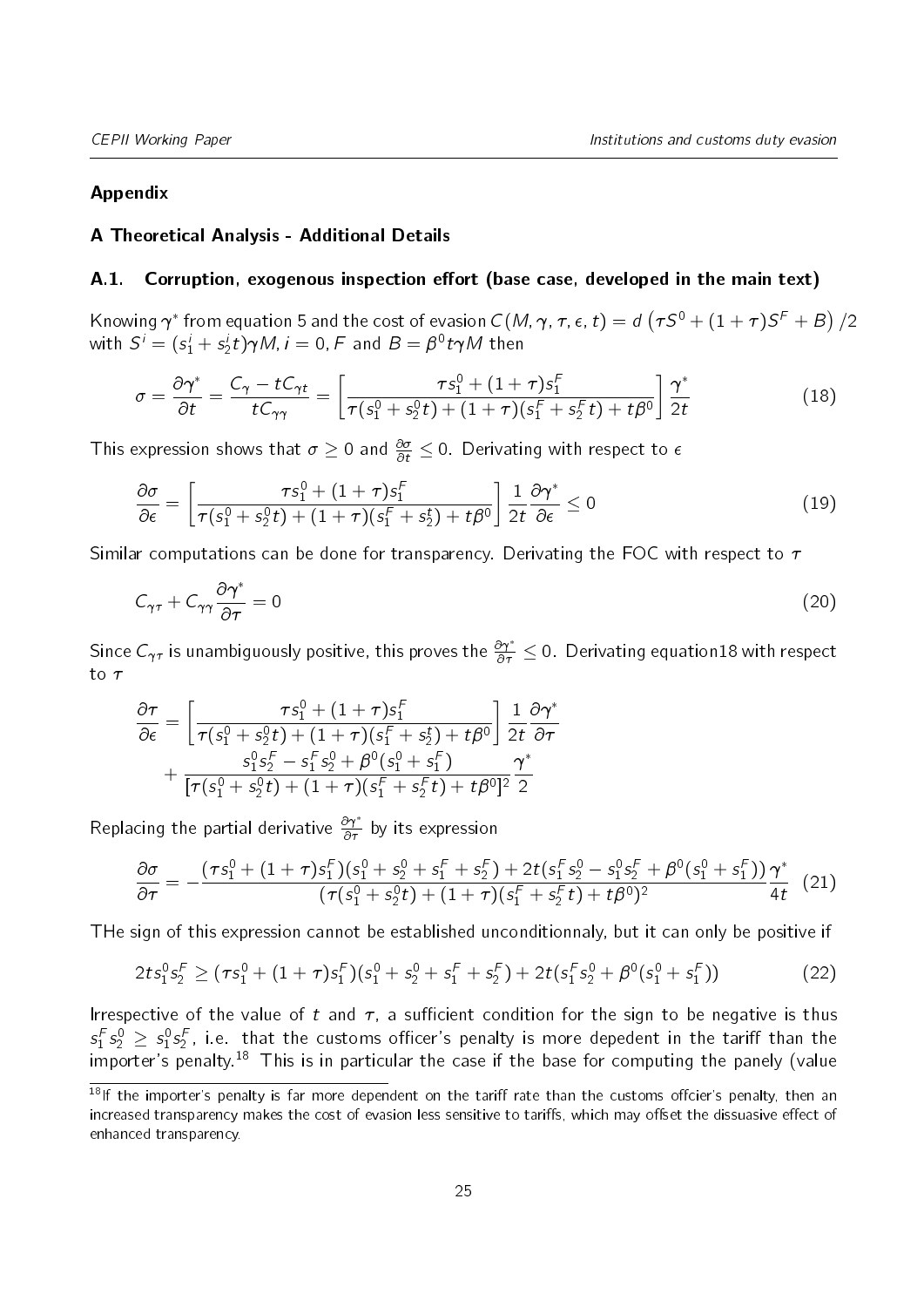understatement of tax understatement) is the same for the importer and the customs officer. To study the interaction between efficiency and transparency, let us rewrite

$$
\frac{\partial \gamma^*}{\partial \epsilon} = -\frac{C_{\gamma\epsilon}}{C_{\gamma\gamma}} = \frac{\gamma^*}{2\epsilon} \tag{23}
$$

therefore

$$
\frac{\partial^2 \gamma^*}{\partial \tau \partial \epsilon} = -\frac{1}{2\epsilon} \frac{\partial \gamma^*}{\partial \tau} \ge 0
$$
\n(24)

Derivating the equation [21](#page-24-2) with respect to  $t$  then shows in addition that  $\frac{\partial^2 \sigma}{\partial \epsilon \partial \tau} \geq 0.$ 

#### A.2. Corruption, exogenous inspection effort, penalty with a fixed component

let  $S^i = s_2^i t \gamma M + s_3^i$ ,  $i=0, F$  be the penalties to which the importer and the customs officer are exposed.  $s_3^i$  is the fixed component of the penalty, and we will note  $s_3 = s_3^0 + s_3^F$ . The cost of evasion writes  $C=1/2[\tau(s_2^0\,t\gamma M+s_3^0)+(1+\tau)(s_2^F\,t\gamma M+s_3^F)+\beta^0\,t\gamma M]\epsilon\gamma^2$ , so that the evasion elasticity can be rewritten

$$
\sigma = \frac{\partial \gamma^*}{\partial t} = \frac{C_{\gamma} - tC_{\gamma t}}{tC_{\gamma \gamma}} = \left[ \frac{\tau s_3^0 + (1 + \tau) s_3^F}{\tau (3s_3^0 t \gamma M + s_3^0) + (1 + \tau) (3s_2^F t \gamma M + s_2^F) + 3t \beta^0 \gamma M} \right] \frac{\gamma^*}{t}
$$
(25)

This proves that  $\sigma \geq 0$  (and  $\partial \sigma/\partial t \leq 0$ ) and  $\partial \gamma^*/\partial \epsilon \leq 0$  is still valid. As in case I, derivating  $\sigma$  with respect to  $\epsilon$  shows in addition that  $\partial \sigma / \partial \epsilon \leq 0$ .

As in case I,  $\frac{\partial \gamma^*}{\partial \tau} \leq 0$  but an additional parameter restriction is needed in order to conclude about the sign of the second derivative with regards to t and  $\tau$ . As in case I, assuming that penalties are proportional for the two agent categories (i.e.  $s_3^0s_2^F-s_3^Fs_2^0=0)$  is enough to conclude that  $\partial \sigma / \partial \tau \leq 0$ .

#### <span id="page-25-0"></span>A.3. Endogenous Effort

We have

$$
\Pi^{c}(e) = \frac{\left(\tau(s_1^0 + s_2^0 t) + (1 - \tau)(s_1^F + s_2^F t) + \beta^0 t\right) M e \epsilon \gamma^3 - M e^2}{2}
$$
(26)

then

<span id="page-25-1"></span>
$$
\frac{\partial \Pi^c(e)}{\partial e} = 0 \Leftrightarrow e = \frac{\left(\tau(s_1^0 + s_2^0 t) + (1 - \tau)(s_1^F + s_2^F t)\right) + \beta^0 t e^2}{2} \tag{27}
$$

For a given value of e, importers set  $\gamma^*$  so as to maximize their payoff

<span id="page-25-2"></span>
$$
\Pi^{F}(\gamma) = -(1-\gamma)Mt - \frac{(\tau(s_1^0 + s_2^0 t) + (1+\tau)(s_1^F + s_2^F t)) + \beta^0 t) Me\epsilon\gamma^3}{2}
$$
(28)

$$
\frac{\partial \Pi^F(\gamma)}{\partial \gamma} = 0 \Leftrightarrow \gamma = \left(\frac{2t}{3e\epsilon \left(\tau(s_1^0 + s_2^0 t) + (1 - \tau)(s_1^F + s_2^F t)\right) + \beta^0 t}\right)^{\frac{1}{2}}
$$
(29)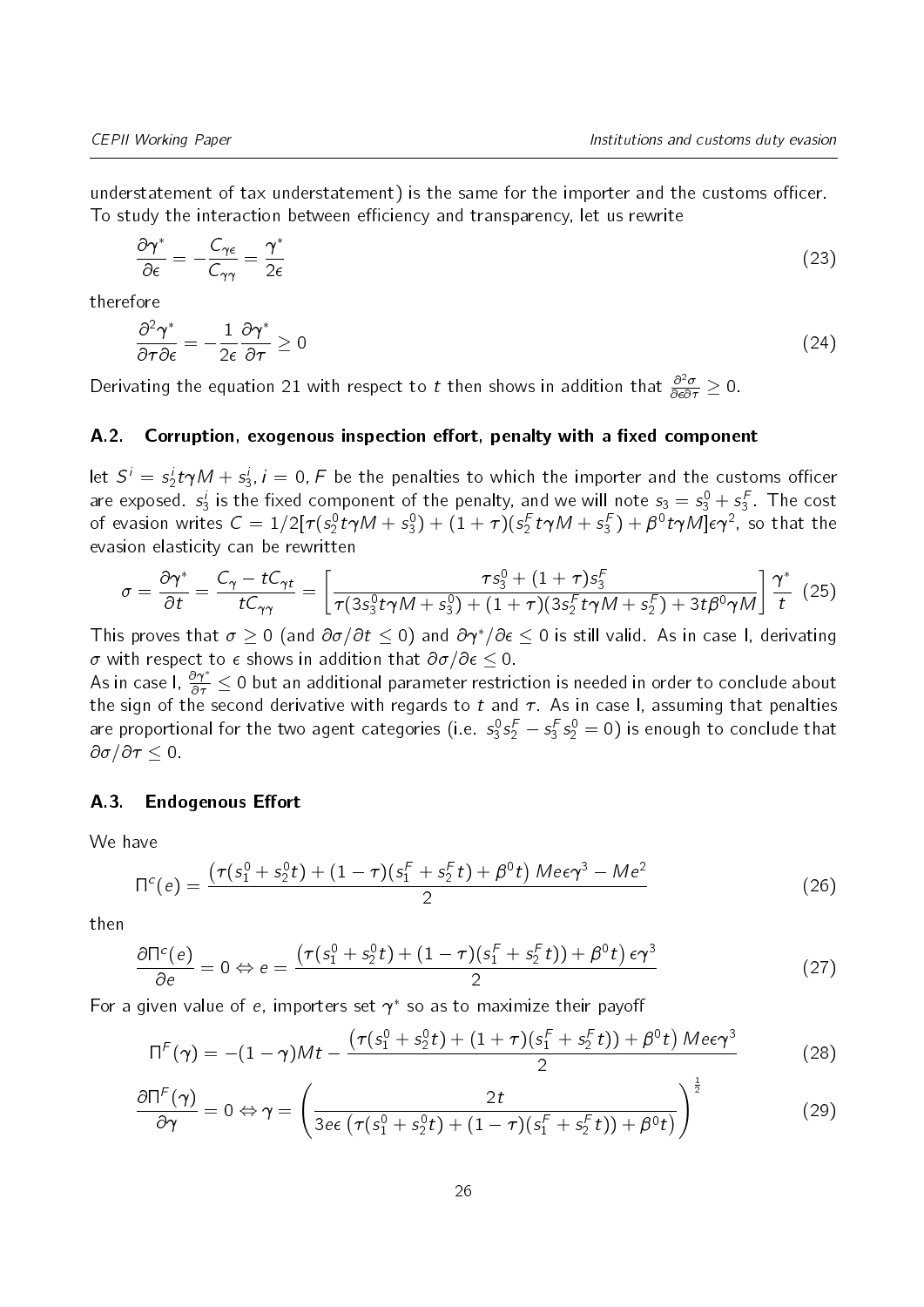Combining equations [27](#page-25-1) and [29](#page-25-2) gives

$$
\gamma^* = \left(\frac{4t}{3\epsilon^2 \left(\tau(s_1^0 + s_2^0 t) + (1 - \tau)(s_1^F + s_2^F t) + \beta^0 t\right) \left(\tau(s_1^0 + s_2^0 t) + (1 + \tau)(s_1^F + s_2^F t) + \beta^0 t\right)}\right)^{\frac{1}{5}}\tag{30}
$$

Let's posit  $f(t)=\left(\tau(s_1^0+s_2^0t)+(1-\tau)(s_1^F+s_2^Ft)+\beta^0t\right)\left(\tau(s_1^0+s_2^0t)+(1+\tau)(s_1^F+s_2^Ft)+\beta^0t\right)$ 

$$
\frac{\partial \gamma^*}{\partial t} < 0 \Leftrightarrow f(t) - tf'(t) < 0 \tag{31}
$$

In addition, let's define  $f(t) = u(t)v(t)$  with

$$
u(t) = (\tau(s_1^0 + s_2^0 t) + (1 - \tau)(s_1^F + s_2^F t) + \beta^0 t)
$$
\n(32)

$$
v(t) = (\tau(s_1^0 + s_2^0 t) + (1 + \tau)(s_1^F + s_2^F t) + \beta^0 t)
$$
\n(33)

We have

$$
f(t) - tf'(t) < 0 \Leftrightarrow t\left(\frac{u'}{u} + \frac{v'}{v}\right) > 1\tag{34}
$$

Yet

$$
t\frac{u'}{u} = \frac{\tau s_2^0 + (1-\tau)s_2^F + \beta^0}{\tau s_2^0 + (1-\tau)s_2^F + \beta^0 + \frac{\tau s_1^0 + (1-\tau)s_1^F}{t}}
$$
(35)

$$
t\frac{v'}{v} = \frac{\tau s_2^0 + (1+\tau)s_2^F + \beta^0}{\tau s_2^0 + (1+\tau)s_2^F + \beta^0 + \frac{\tau s_1^0 + (1+\tau)s_1^F}{t}}
$$
(36)

Therefore, with  $0 \leq \tau \leq 1$ 

$$
t\left(\frac{u'}{u}+\frac{v'}{v}\right)\underset{t\to 0}{\longrightarrow} 0 \qquad ; \qquad t\left(\frac{u'}{u}+\frac{v'}{v}\right)\underset{t\to \infty}{\longrightarrow} 2 \qquad \text{and} \qquad \frac{\partial \left(t\left(\frac{u'}{u}+\frac{v'}{v}\right)\right)}{\partial t} > 0, \forall t > 0 \tag{37}
$$

So, with endogenous effort, there exists a unique  $t > 0$  above which the evasion elasticity is negative.

#### <span id="page-26-0"></span>B. Cross-checking and filtering data

 Countries excluded because declaring less than 7 times during the period 2001-2010 in the same product nomenclature as reporter countries; in parentheses the number of times the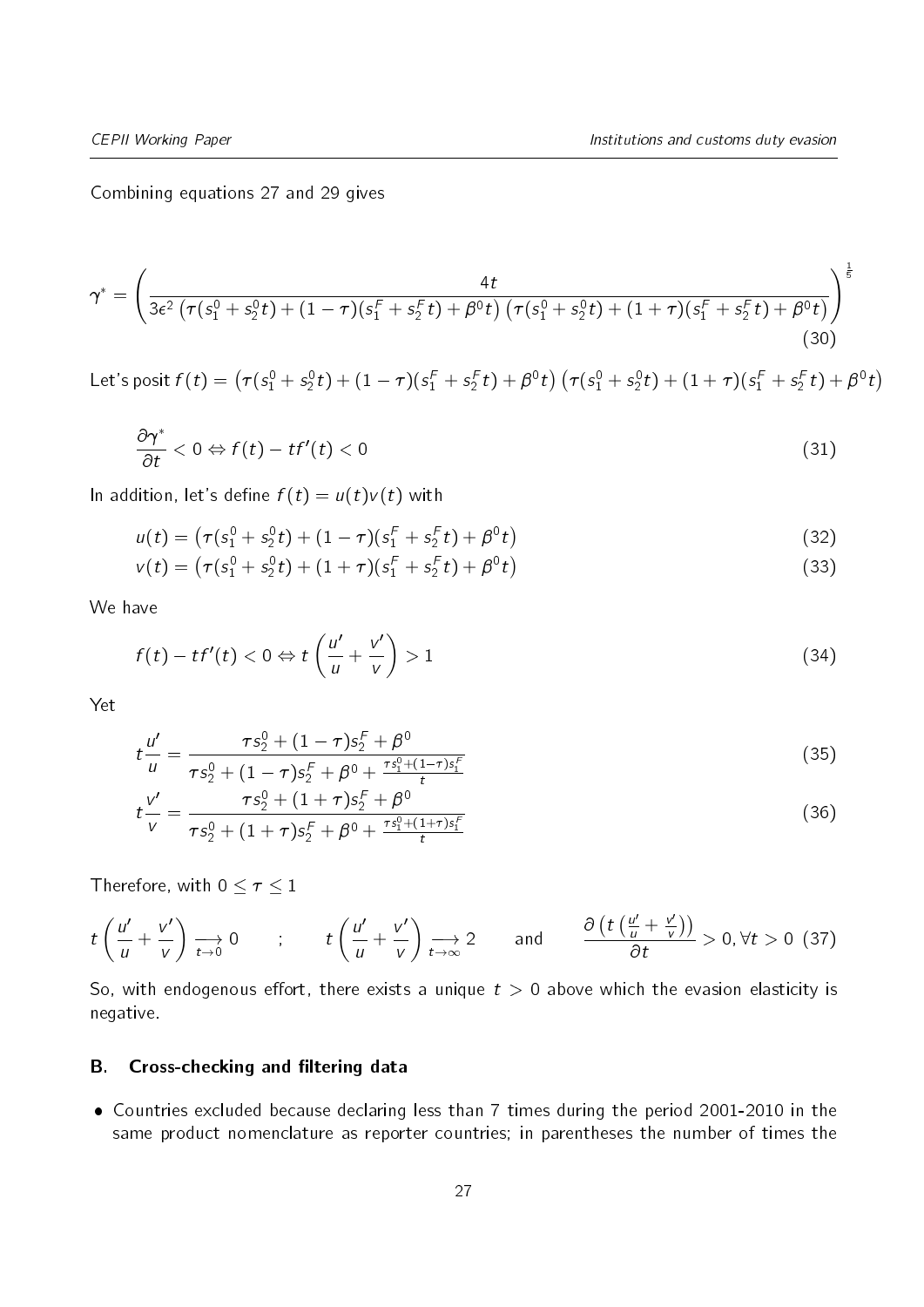country appears in the database: Angola (2), Bermuda (3), Buthan (6), Botswana (6), Belize (4), Brunei (1), Burkina (Faso (6), Myanmar (2), Burundi (2), Cameroon (3), Cape Verde (4), Central Africa Rep. (3), Cook Islands (5), Cuba (5), Benin (2), Dominica (4), Dominican Rep (6), Djibuti (1), Gabon (4), Georgia (5), Palestine (4), Ghana (4), Kiribati (2), Grenada (1), Guinea (4), Indonesia (2), Iran (5), Kazakistan (6), Kuwait (2), Laos (1), Mauritania (1), Mongolai (6), Moldova (6), Montenegro (4), Montserrat (3), Morocco (5), Mozambique (6), Nepal (3), Neth. Antilles (2), Nigerioa (4), Papau New Guioea (4), Philippines (1), East Temor (2), Qatar (3), Rwanda (5), St. Kitts and Nevis (3), Santa Lucia (1), Saint Vincent (3), Sao Tome and Principe (1), Serbia (6), Seychelles (2), Sudan (5), Suriname (1), Swaziland (1), Syrian (6), Togo (6), Turks and Caicos (3), Ukraine (1), Egypt (3), Tanzania (6), Venezuela (2), Samoa (3), Yemen (3), Serbia and Montenegro (1).

- Countries excluded as importers because trade flows are not declared at C.I.F. value (Question 53): Angola, Bermuda, Brazil, Canada, Cambodia, Dominican Rep., Georgia, Guinea, Israel, Paraguay, SACU, South Africa, Ukraine, USA. We also discarded countries for which the answer to the question is not available: Algeria, Laos, Mali, Samoa, Tajikistan, Turkmenistan.
- $\bullet$  Countries excluded as exporters because trade flows are not declared at F.O.B. value (Question 54): Georgia, Mariana Isl., Ukraine and USA. We also discarded countries for which the answer to the question is not available: Algeria, Laos, Samoa, Tajikistan, Turkmenistan.
- Countries excluded because they do not use custom declarations as a source (Question 106): Austria, Belgium, Czech Rep., Denmark, Latvia, Luxembourg, Malta, Poland, Portugal, Slovenia, Sweden, UK.
- Countries excluded as importers because dual of multiple exchange rate regimes: Argentina, Armenia, Belarus, Maldives, Uganda and Uruguay.
- Countries excluded because high re-exporter countries: Bahamas, Honk Kong, Netherlands, Panama and Singapore.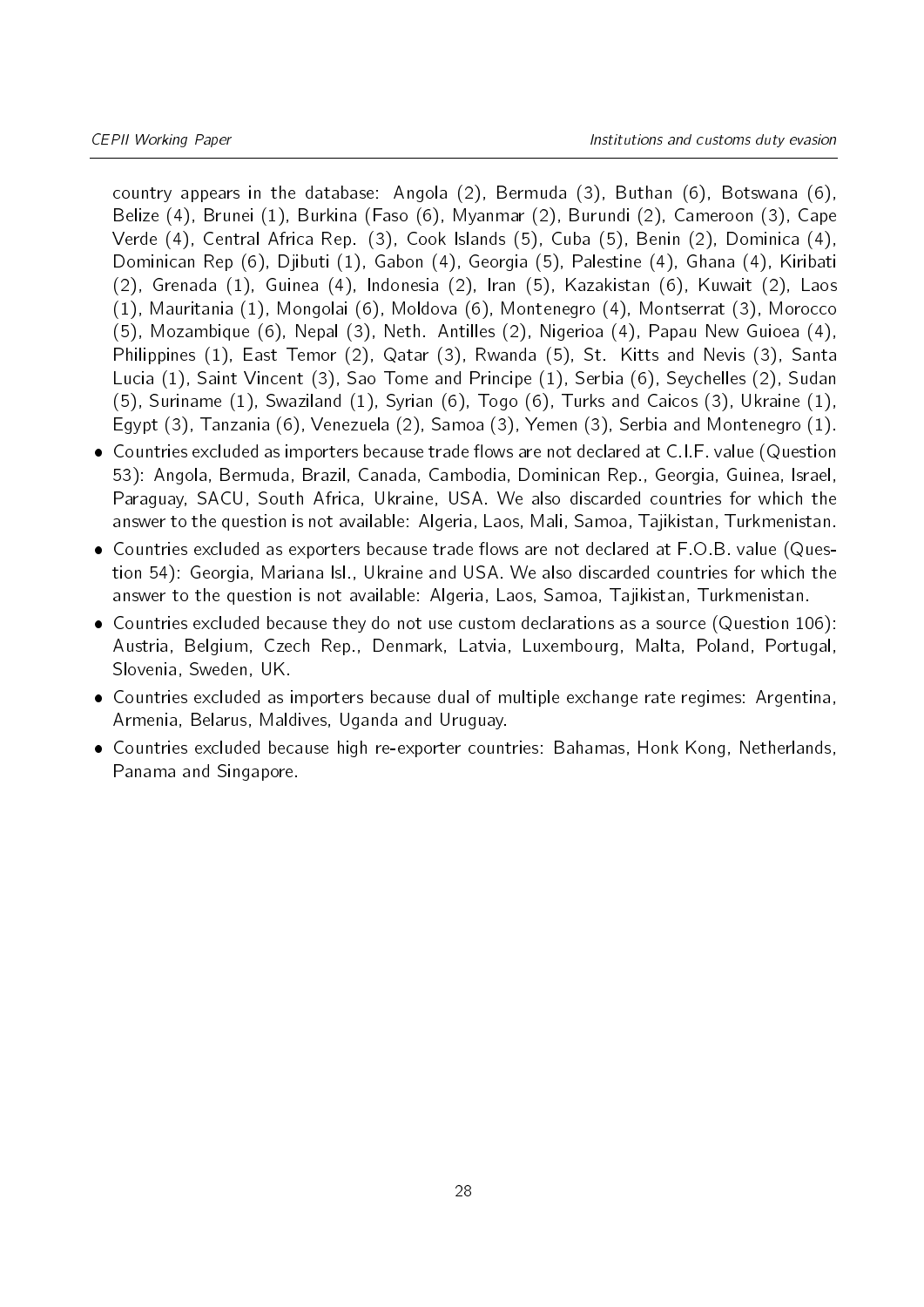### <span id="page-28-1"></span>C. Importing countries in the sample

<span id="page-28-0"></span>

| Table A1 – Importing countries in the sample and the number of observations by product |  |  |  |  |  |
|----------------------------------------------------------------------------------------|--|--|--|--|--|
| group, 2001-2010                                                                       |  |  |  |  |  |

| Countrv       | <b>ISO</b> | Diff. | Hom.  | n.c. | nb years       |               | Country           | IS O       | Diff.   | Hom.   | n.c.  | nb years       |
|---------------|------------|-------|-------|------|----------------|---------------|-------------------|------------|---------|--------|-------|----------------|
| Azerbaijan    | AZE        | 3956  | 1024  | 347  | 8              | Latvia        |                   | <b>LVA</b> | 10537   | 3376   | 736   | 10             |
| Australia     | AUS        | 60356 | 23472 | 5155 | 10             |               | Lithuania         | LTU        | 11177   | 4012   | 712   | 10             |
| Bolivia       | <b>BOL</b> | 4156  | 1098  | 301  | 10             |               | Madagascar        | MDG        | 6423    | 1937   | 502   | 10             |
| Bosnia and H. | <b>BIH</b> | 8771  | 3256  | 618  | $\overline{7}$ | Malawi        |                   | <b>MWI</b> | 459     | 70     | 33    | 8              |
| Bulgaria      | <b>BGR</b> | 8902  | 3668  | 599  | 10             |               | Malaysia          | <b>MYS</b> | 27726   | 17054  | 2758  | 8              |
| Sri lanka     | <b>LKA</b> | 7941  | 3655  | 844  | 9              |               | Mauritius         | <b>MUS</b> | 8245    | 3227   | 673   | 9              |
| Chile         | <b>CHL</b> | 29027 | 11225 | 2584 | 10             | Mexico        |                   | <b>MEX</b> | 40973   | 19570  | 3833  | 9              |
| China         | CHN        | 65542 | 39602 | 6397 | 10             | Oman          |                   | OMN        | 5208    | 1608   | 386   | $\overline{7}$ |
| Colombia      | <b>COL</b> | 19867 | 10402 | 1683 | 10             |               | New Zeal.         | NZL.       | 38953   | 15819  | 3166  | 10             |
| Costa rica    | <b>CRI</b> | 8159  | 2927  | 574  | 9              | Norway        |                   | <b>NOR</b> | 61859   | 25132  | 5455  | 10             |
| Croatia       | <b>HRV</b> | 27628 | 11817 | 2159 | 10             | Peru          |                   | <b>PER</b> | 13628   | 6369   | 1231  | $\mathsf{g}$   |
| Cyprus        | <b>CYP</b> | 19727 | 5930  | 1095 | 10             |               | Romania           | <b>ROM</b> | 12011   | 5121   | 983   | 10             |
| Ecuador       | ECU        | 9755  | 4053  | 751  | 9              |               | Russian fed.      | <b>RUS</b> | 56810   | 24035  | 4352  | 10             |
| Ethiopia      | <b>ETH</b> | 2925  | 697   | 280  | 9              |               | Saudi Arab.       | SAU        | 27156   | 9630   | 2202  | 10             |
| Estonia       | <b>EST</b> | 10915 | 3868  | 784  | 10             |               | Senegal           | SEN        | 7842    | 3254   | 693   | 8              |
| Finland       | <b>FIN</b> | 15257 | 4569  | 1140 | 10             | India         |                   | <b>IND</b> | 25652   | 16606  | 2826  | $\overline{7}$ |
| France        | <b>FRA</b> | 30829 | 14395 | 2543 | 10             |               | Slovakia          | <b>SVK</b> | 11682   | 4869   | 981   | 10             |
| Germany       | DEU        | 41217 | 21432 | 3603 | 10             |               | Vietnam           | <b>VNM</b> | 14660   | 8757   | 1573  | $\overline{7}$ |
| Hungary       | <b>HUN</b> | 19648 | 8431  | 1585 | 10             |               | Zimbabwe          | ZWE        | 1045    | 237    | 80    | $\overline{7}$ |
| Iceland       | <b>ISL</b> | 19600 | 5382  | 1470 | 10             | Spain         |                   | <b>ESP</b> | 19274   | 8104   | 1577  | 10             |
| Ireland       | <b>IRL</b> | 7596  | 2924  | 644  | 10             |               | Switzer.          | <b>CHE</b> | 67738   | 37536  | 5868  | 10             |
| Israel        | <b>ISR</b> | 39015 | 17940 | 3151 | 10             |               | Thailand          | <b>THA</b> | 35059   | 20800  | 3512  | 10             |
| Italy         | <b>ITA</b> | 28074 | 12284 | 2271 | 10             |               | Trinidad and Tob. | <b>TTO</b> | 3847    | 1618   | 377   | 8              |
| Côte d'Iv.    | <b>CIV</b> | 7689  | 3755  | 716  | 8              | Tunisia       |                   | <b>TUN</b> | 24527   | 11519  | 1959  | 9              |
| Jamaica       | <b>JAM</b> | 2388  | 876   | 287  | $\overline{7}$ | <b>Turkey</b> |                   | <b>TUR</b> | 48461   | 25035  | 4395  | 10             |
| Japan         | <b>JPN</b> | 55955 | 25319 | 4471 | 10             |               | Macedonia         | MKD        | 7959    | 3368   | 529   | 10             |
| Jordan        | <b>JOR</b> | 11865 | 4549  | 803  | 10             | Zambia        |                   | ZMB        | 1146    | 206    | 125   | $\mathsf g$    |
| Kenya         | KEN        | 6133  | 2343  | 538  | 9              |               |                   |            |         |        |       |                |
| Total         |            |       |       |      |                |               |                   |            | 1162950 | 529762 | 98910 |                |

Note: n.c. refers to products not classified as homogeneous or differentiated, and as such disregarded in estimations where dummy for homogeneous products is included. The number of observations refers to imports by the reporting country from all the 13 exporters. The number of years indicates how many times the importer declares in the same product nomenclature than the exporters.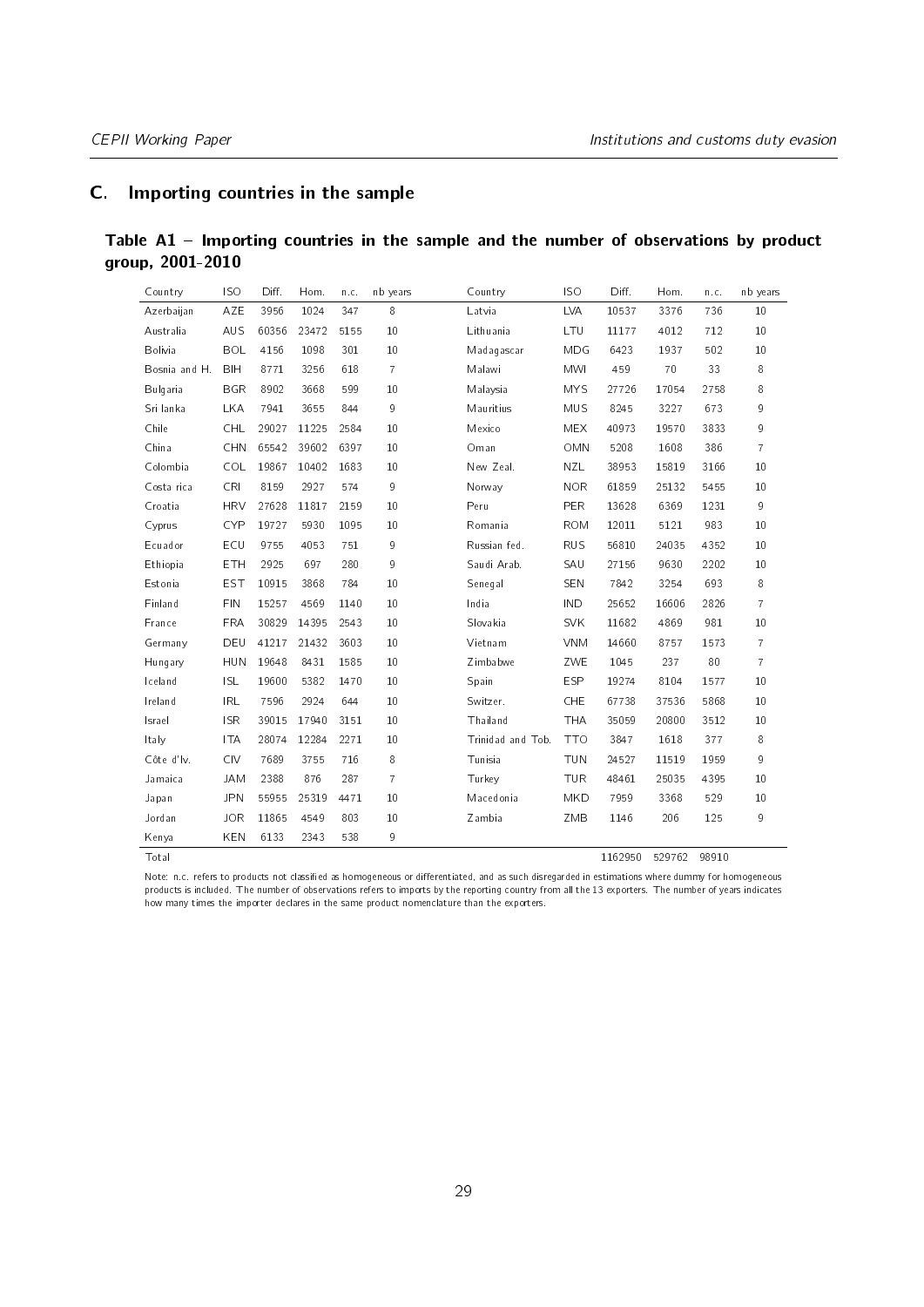|            |         | Control of corruption index |         |         | Wto        |            |         | Control of corruption index |         |         | Wto        |
|------------|---------|-----------------------------|---------|---------|------------|------------|---------|-----------------------------|---------|---------|------------|
| <b>ISO</b> | Mean    | Std. Dev.                   | Min     | Max     | Entry date | <b>ISO</b> | Mean    | Std. Dev.                   | Min     | Max     | Entry date |
| AZE        | $-1.15$ | 0.07                        | $-1.3$  | $-1.04$ |            | LVA        | 0.12    | 0.16                        | $-0.07$ | 0.38    | 1999       |
| AUS        | 1.98    | 0.07                        | 1.81    | 2.05    | 1995       | LTU        | 0.30    | 0.09                        | 0.13    | 0.43    | 2001       |
| <b>BOL</b> | 0.62    | 0.16                        | $-0.09$ | $-0.4$  | 1995       | MDG        | $-0.25$ | 0.12                        | $-0.45$ | $-0.07$ | 1995       |
| <b>BIH</b> | $-0.32$ | 0.05                        | $-0.38$ | $-0.24$ |            | <b>MWI</b> | $-0.56$ | 0.16                        | $-0.77$ | $-0.27$ | 1995       |
| <b>BGR</b> | $-0.13$ | 0.07                        | $-0.25$ | $-0.03$ | 1996       | <b>MYS</b> | 0.21    | 0.13                        | $-0.06$ | 0.34    | 1995       |
| <b>LKA</b> | $-0.27$ | 0.1                         | $-0.42$ | $-0.15$ | 1995       | <b>MUS</b> | 0.41    | 0.11                        | 0.25    | 0.56    | 1995       |
| CHL        | 1.44    | 0.09                        | 1.3     | 1.6     | 1995       | <b>MEX</b> | $-0.26$ | 0.06                        | $-0.36$ | $-0.17$ | 1995       |
| <b>CHN</b> | $-0.51$ | 0.11                        | $-0.61$ | $-0.22$ | 2001       | OMN        | 0.56    | 0.22                        | 0.35    | 0.93    | 2000       |
| <b>COL</b> | $-0.24$ | 0.1                         | $-0.4$  | $-0.13$ | 1995       | NZL        | 2.30    | 0.06                        | 2.20    | 2.39    | 1995       |
| <b>CRI</b> | 0.61    | 0.14                        | 0.42    | 0.87    | 1995       | <b>NOR</b> | 2.03    | 0.08                        | 1.9     | 2.19    | 1995       |
| <b>HRV</b> | 0.11    | 0.12                        | $-0.07$ | 0.29    | 2000       | PER        | $-0.27$ | 0.08                        | $-0.39$ | $-0.08$ | 1995       |
| <b>CYP</b> | 1.04    | 0.13                        | 0.89    | 1.23    | 1995       | <b>ROM</b> | $-0.38$ | 0.11                        | $-0.49$ | $-0.14$ | 1995       |
| ECU        | $-0.77$ | 0.07                        | $-0.89$ | $-0.69$ | 1996       | <b>RUS</b> | $-0.95$ | 0.13                        | $-1.13$ | $-0.76$ |            |
| ETH        | $-0.69$ | 0.09                        | $-0.77$ | $-0.45$ |            | SAU        | $-0.1$  | 0.14                        | $-0.29$ | 0.20    | 2005       |
| <b>EST</b> | 0.88    | 0.1                         | 0.74    | 1.03    | 1999       | SEN        | $-0.26$ | 0.23                        | $-0.64$ | $-0.05$ | 1995       |
| <b>FIN</b> | 2.35    | 0.09                        | 2.16    | 2.44    | 1995       | <b>IND</b> | $-0.41$ | 0.05                        | $-0.47$ | $-0.35$ | 1995       |
| <b>FRA</b> | 1.38    | 0.07                        | 1.23    | 1.47    | 1995       | <b>SVK</b> | 0.24    | 0.15                        | $-0.01$ | 0.49    | 1995       |
| DEU        | 1.84    | 0.07                        | 1.74    | 1.94    | 1995       | <b>VNM</b> | $-0.66$ | 0.07                        | $-0.73$ | $-0.54$ | 2007       |
| <b>HUN</b> | 0.65    | 0.11                        | 0.37    | 0.79    | 1995       | ZWE        | $-1.26$ | 0.15                        | $-1.37$ | $-0.98$ | 1995       |
| <b>ISL</b> | 2.22    | 0.12                        | 1.94    | 2.34    | 1995       | <b>ESP</b> | 1.26    | 0.13                        | 1.06    | 1.4     | 1995       |
| IRL        | 1.57    | 0.16                        | 1.29    | 1.76    | 1995       | CHE        | 2.08    | 0.05                        | 2.01    | 2.15    | 1995       |
| <b>ISR</b> | 0.93    | 1.47                        | 0.76    | 1.23    | 1995       | <b>THA</b> | $-0.26$ | 0.09                        | $-0.41$ | $-0.17$ | 1995       |
| <b>ITA</b> | 0.39    | 0.16                        | 0.13    | 0.73    | 1995       | <b>TTO</b> | $-0.02$ | 0.1                         | $-0.17$ | 0.24    | 1995       |
| <b>CIV</b> | $-1.09$ | 0.17                        | $-1.24$ | $-0.68$ | 1995       | <b>TUN</b> | $-0.11$ | 0.23                        | $-0.3$  | 0.37    | 1995       |
| <b>JAM</b> | $-0.26$ | 0.11                        | $-0.35$ | 0.03    | 1995       | <b>TUR</b> | $-0.07$ | 0.18                        | $-0.52$ | 0.11    | 1995       |
| <b>JPN</b> | 1.26    | 0.14                        | 0.97    | 1.56    | 1995       | MKD        |         |                             |         |         | 2003       |
| <b>JOR</b> | 0.19    | 0.12                        | $-0.05$ | 0.36    | 2000       | ZMB        | 1.48    | $-0.54$                     | 0.1     | $-0.73$ | 1995       |
| KEN        | $-0.98$ | 0.07                        | $-1.06$ | $-0.86$ | 1995       |            |         |                             |         |         |            |

#### <span id="page-29-0"></span>Table A2 - Importing countries in the sample, by control of corruption and WTO membership 2001-2010

Note: The control of corruption index by the World Bank ranges from -2.5 to +2.5, with higher values corresponding to better outcomes.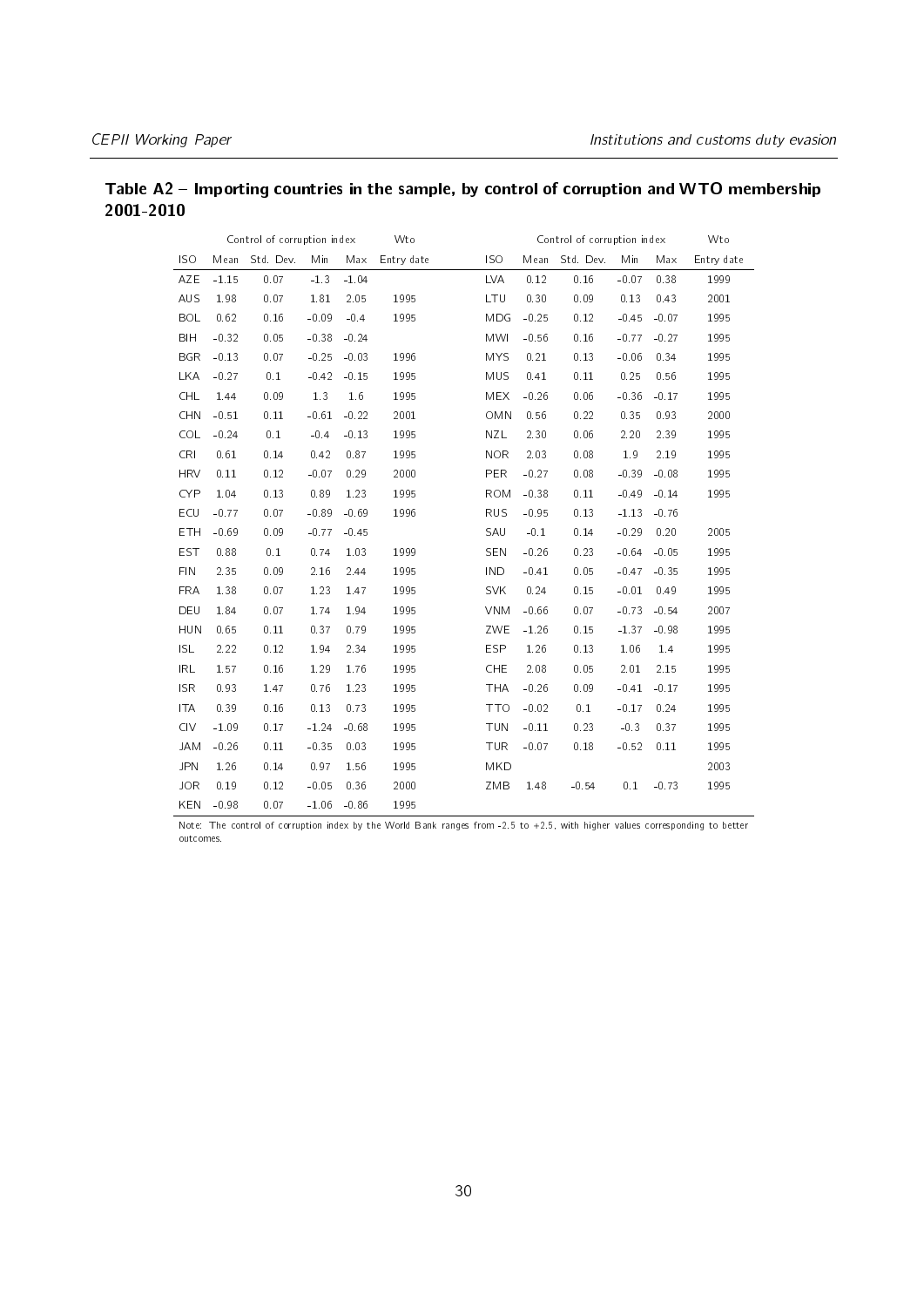#### <span id="page-30-1"></span><span id="page-30-0"></span>D. Correlation between institutional variables, 2001-2010

|              | Control Corr Rule of Law |        | Gov Eff |
|--------------|--------------------------|--------|---------|
| Control Corr |                          |        |         |
| Rule of law  | 0.9687                   |        |         |
| Gov Eff      | 0.9442                   | 0.9520 |         |

#### Table A3 - Correlation matrix, 2001-2010

Note: All the institutional variables by the World Bank range from -2.5 to +2.5, with higher values corresponding to better outcomes.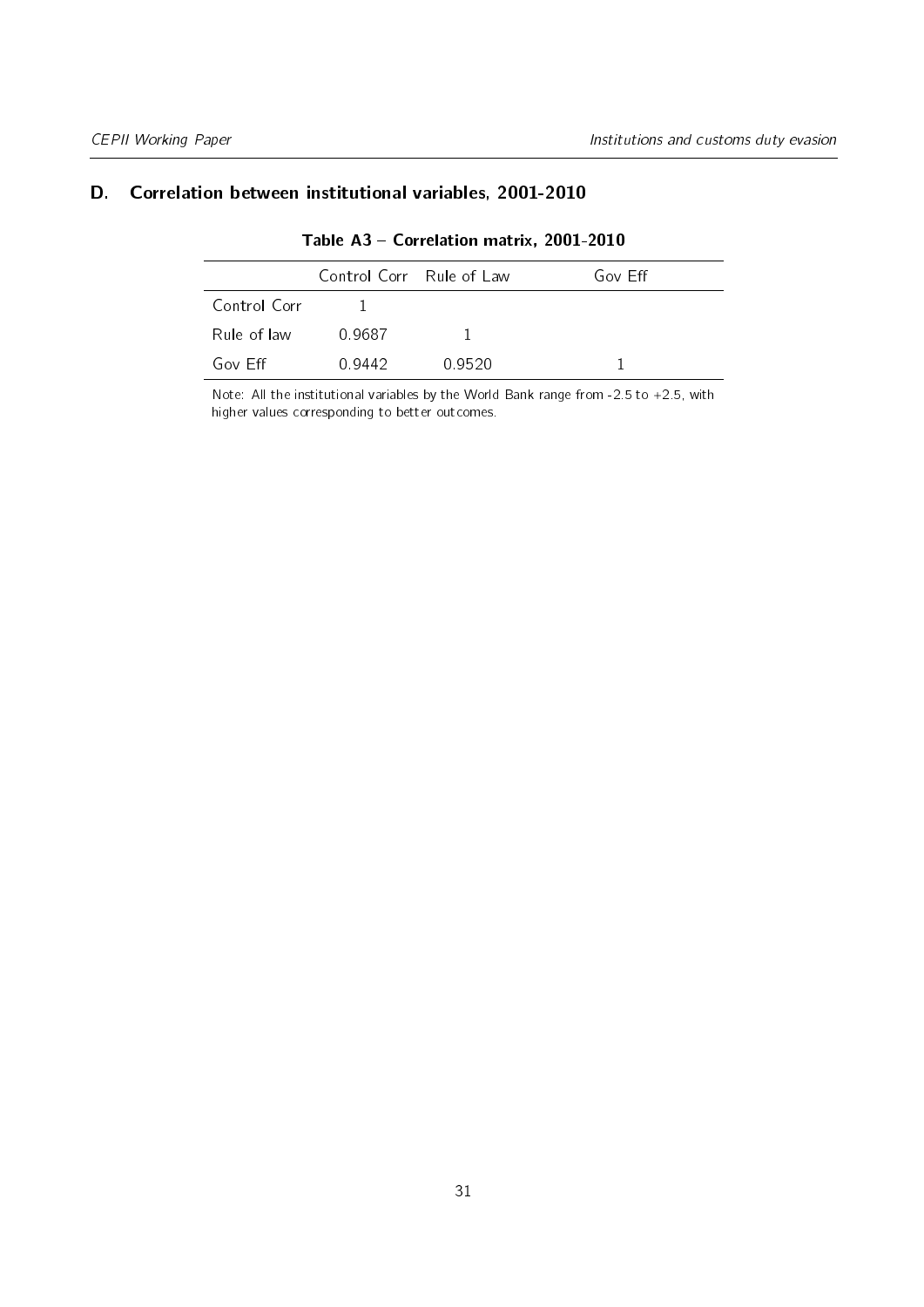#### <span id="page-31-0"></span>**E.** Tariff information

#### Table A4 - Countries with incomplete information on applied tariff, 2001-2010

| Country        | MacMap-HS6             | <b>WITS</b>            |
|----------------|------------------------|------------------------|
| Bosnia and H.  | 2001, 2004, 2007, 2010 | 2007-2010              |
| Cyprus         | 2001, 2004, 2007, 2010 | 2001-2002, 20004-2010  |
| Ethiopia       | 2001, 2004, 2007, 2010 | 2008-2009              |
| Jordan         | 2001, 2004, 2007, 2010 | 2005-2010              |
| Kenya          | 2001, 2004, 2007, 2010 | 2005-2010              |
| Slovakia       | 2001, 2004, 2007, 2010 | 2004-2010              |
| Trinidad and T | 2001, 2004, 2007, 2010 | 2006-2008              |
| Tunisia        | 2001, 2004, 2007, 2010 | 2005-2006              |
| Zambia         | 2001, 2004, 2007, 2010 | 2007                   |
| Zimbabwe       | 2001, 2004, 2007, 2010 | 2003, 2005, 2008, 2009 |

Table  $A5 -$  Summary statisitcs for tariffs, 2001-2010

|  | Mean Median Min               |  | Max – Nb. Observations |
|--|-------------------------------|--|------------------------|
|  | Tariffs $6.3\%$ 1.5% 0% 1000% |  | 1676369                |

Table  $A6$  - Frequency of tariffs by ranges, 2001-2010

<span id="page-31-2"></span><span id="page-31-1"></span>

| Tariffs range                            |  | $t == 0$ $0 < t < 1.5$ $1.5 < t < 10$ $10 < t < 25$ $25 < t < 40$ $40 < t < 90$ $t > 90$ |        |       |       |      |
|------------------------------------------|--|------------------------------------------------------------------------------------------|--------|-------|-------|------|
| Nb of Observations $\sqrt{766326}$ 88324 |  | 416779                                                                                   | 357396 | 41887 | 17322 | 4660 |